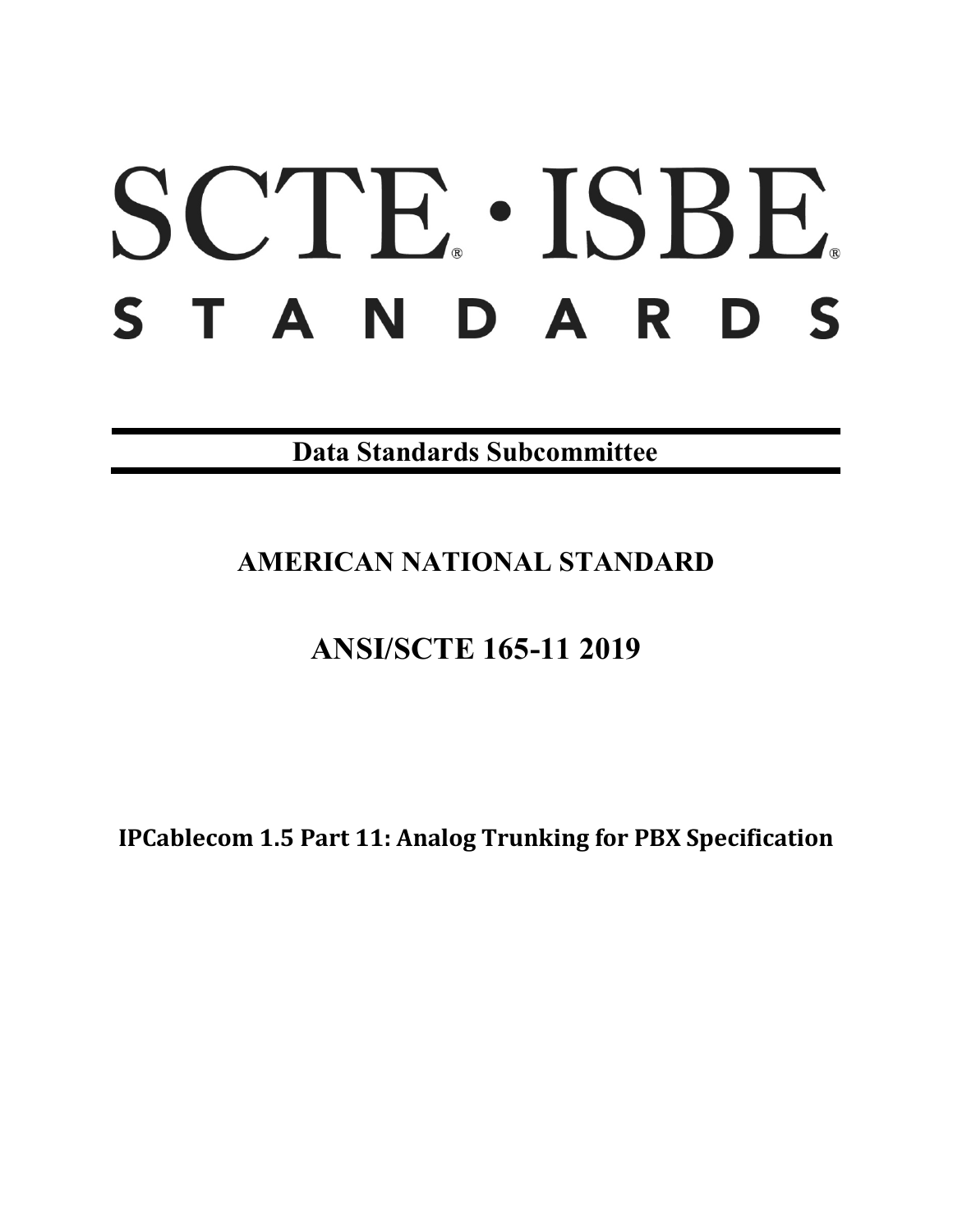# **NOTICE**

The Society of Cable Telecommunications Engineers (SCTE) / International Society of Broadband Experts (ISBE) Standards and Operational Practices (hereafter called "documents") are intended to serve the public interest by providing specifications, test methods and procedures that promote uniformity of product, interchangeability, best practices and ultimately the long-term reliability of broadband communications facilities. These documents shall not in any way preclude any member or non-member of SCTE•ISBE from manufacturing or selling products not conforming to such documents, nor shall the existence of such standards preclude their voluntary use by those other than SCTE•ISBE members.

SCTE•ISBE assumes no obligations or liability whatsoever to any party who may adopt the documents. Such adopting party assumes all risks associated with adoption of these documents, and accepts full responsibility for any damage and/or claims arising from the adoption of such documents.

Attention is called to the possibility that implementation of this document may require the use of subject matter covered by patent rights. By publication of this document, no position is taken with respect to the existence or validity of any patent rights in connection therewith. SCTE•ISBE shall not be responsible for identifying patents for which a license may be required or for conducting inquiries into the legal validity or scope of those patents that are brought to its attention.

Patent holders who believe that they hold patents which are essential to the implementation of this document have been requested to provide information about those patents and any related licensing terms and conditions. Any such declarations made before or after publication of this document are available on the SCTE•ISBE web site at [http://www.scte.org.](http://www.scte.org/)

## All Rights Reserved

## © Society of Cable Telecommunications Engineers, Inc. 2019 140 Philips Road Exton, PA 19341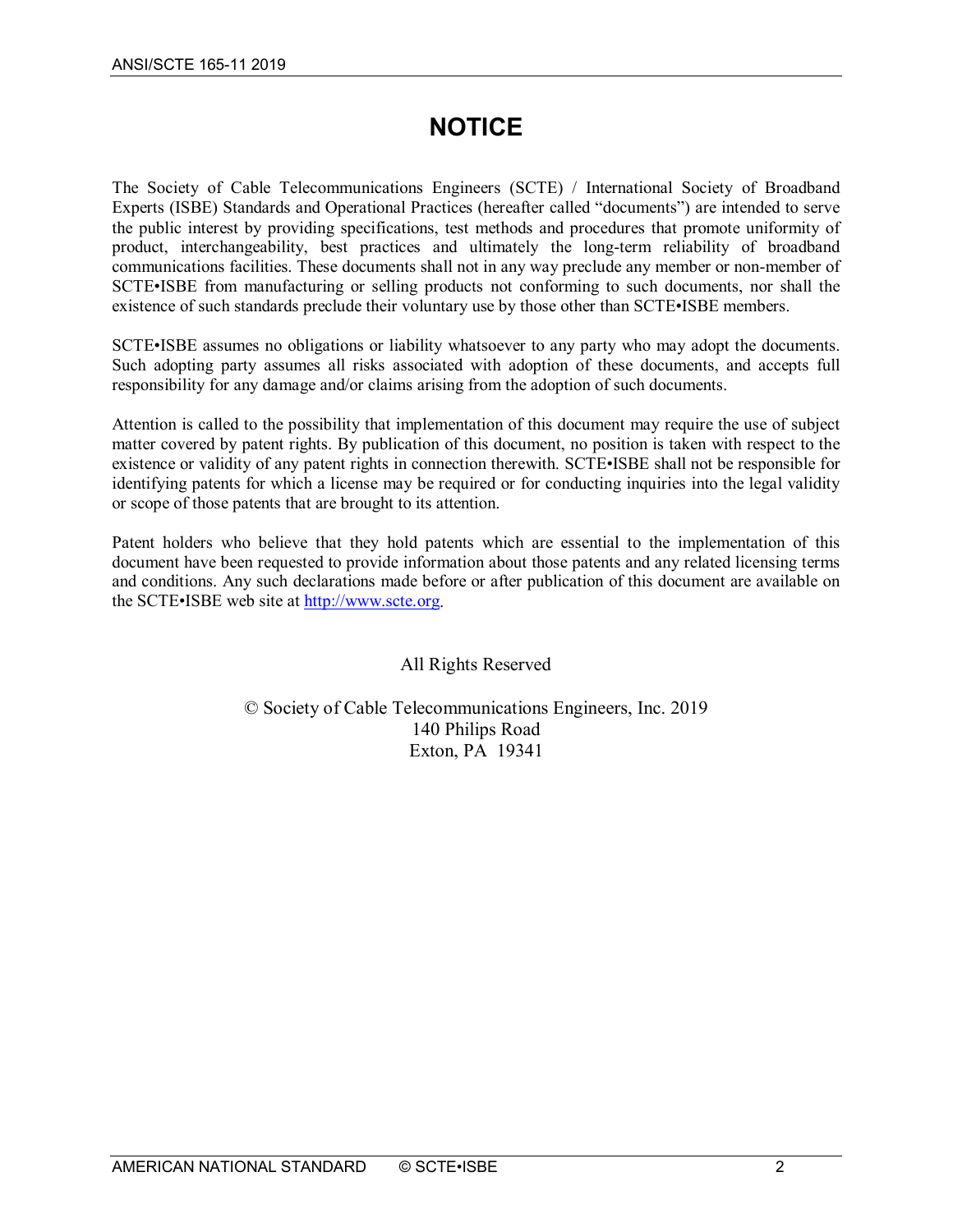# **Table of Contents**

| $\mathbf{1}$ |                |  |
|--------------|----------------|--|
|              | 1.1            |  |
|              | 1.2            |  |
|              | 1.3            |  |
|              | 1.4            |  |
| $\mathbf{2}$ |                |  |
|              | 2.1            |  |
|              | 2.2            |  |
| 3            |                |  |
| 4            |                |  |
| 5            |                |  |
|              | 5.1            |  |
|              | 5.2            |  |
|              | 5.2.1          |  |
|              | 5.2.2          |  |
|              | 5.2.3          |  |
|              | 5.2.4          |  |
|              | 5.3            |  |
| 6            |                |  |
|              | 6.1            |  |
|              | 6.1.1          |  |
|              | 6.1.2          |  |
|              | 6.1.3          |  |
|              | 6.1.4          |  |
|              | 6.1.5          |  |
|              | 6.1.6          |  |
|              | 6.2            |  |
|              | 6.2.1          |  |
|              | 6.2.2          |  |
|              | 6.2.3          |  |
|              | 6.2.4          |  |
|              | 6.2.5          |  |
|              | 6.2.6          |  |
|              | 6.2.7          |  |
|              | 6.2.8          |  |
|              | <b>ANNEX A</b> |  |
|              | A.1            |  |
|              | <b>ANNEX B</b> |  |
|              | B.1            |  |
|              | B.2            |  |
|              | B.3            |  |
|              | B.4            |  |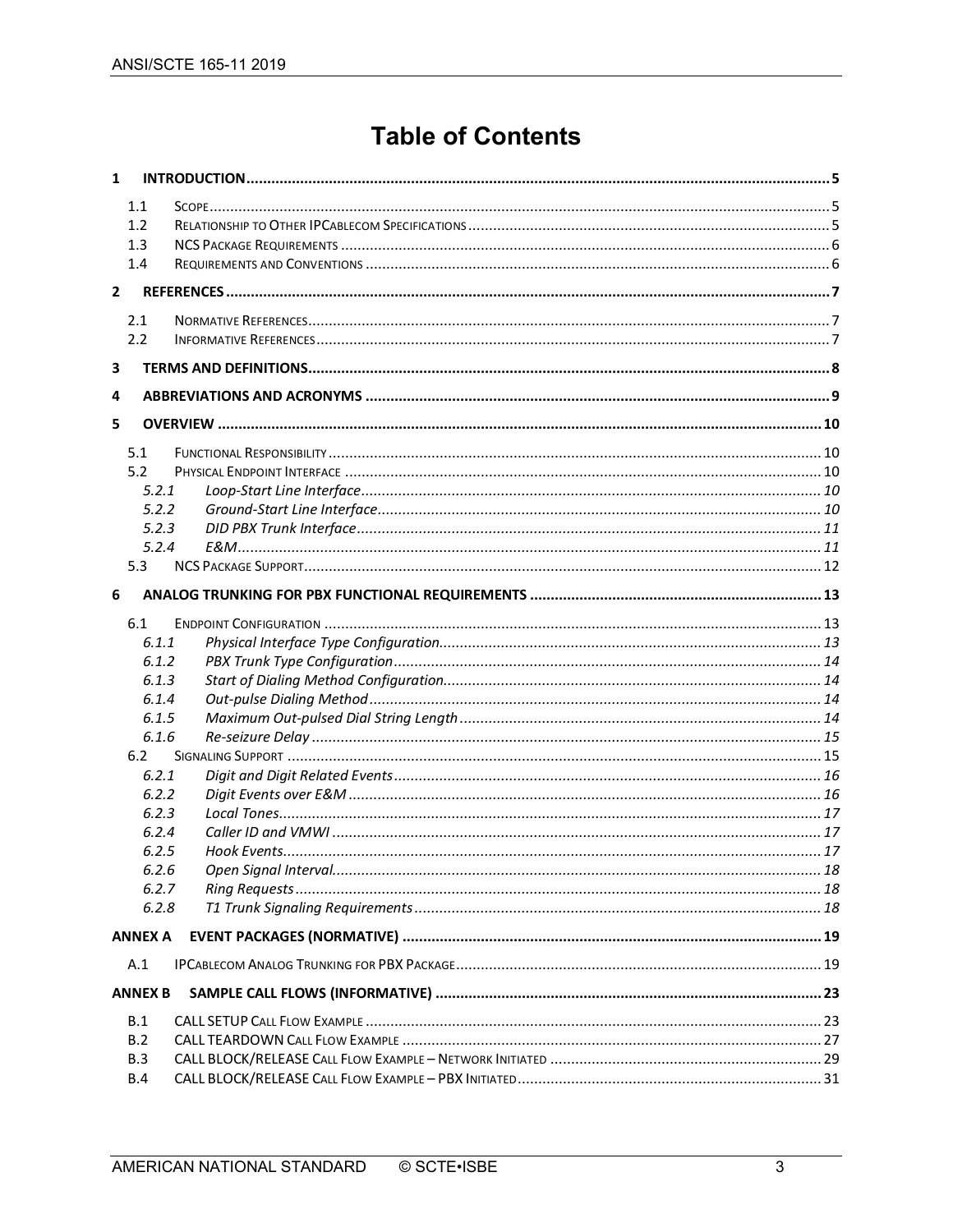# **List of Figures**

# **List of Tables**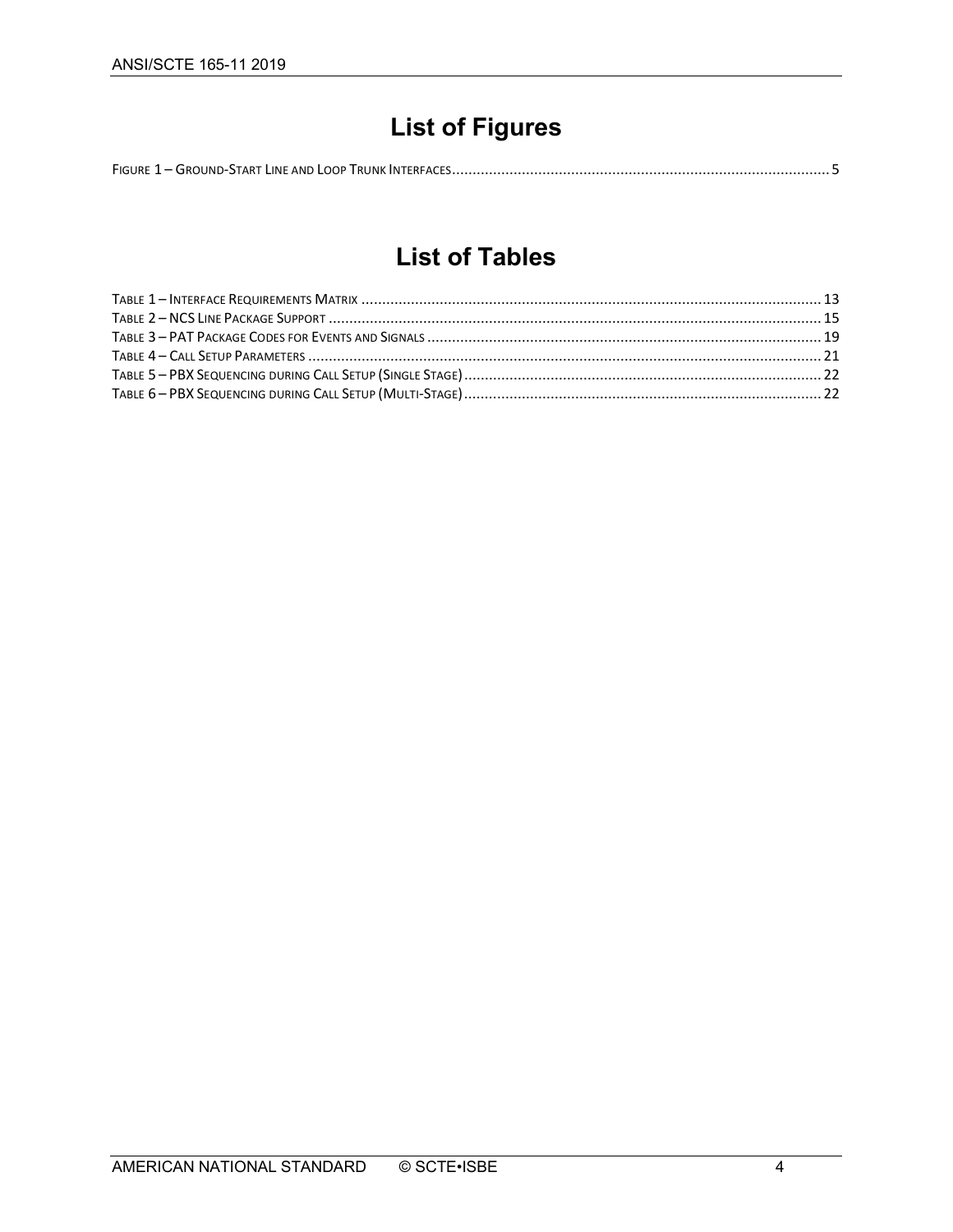# <span id="page-4-0"></span>**1 INTRODUCTION**

This specification defines extensions to the IPCablecom Network-based Call Signaling [\[NCS\]](#page-6-3) protocol to support the following analog trunking for PBX interfaces on an embedded Voice-Over-IP client device in an IPCablecom environment:

- Ground-start lines
- PBX one-way and two-way DTMF trunks

# <span id="page-4-1"></span>**1.1 Scope**

As shown in [Figure](#page-4-3) 1 below, the IPCablecom NCS specification [\[NCS\]](#page-6-3) already defines the Loop-Start line interface typically used for residential services today. This specification is designed for additional line/trunk interfaces to support analog trunking for PBX so that the MTA may be used to interface directly to a Legacy PBX via a Ground-Start line or other trunk interface (E&M or DID). Example PBX trunk interfaces are shown below.



*Figure 1 – Ground-Start Line and Loop Trunk Interfaces*

# <span id="page-4-3"></span><span id="page-4-2"></span>**1.2 Relationship to Other IPCablecom Specifications**

Analog Trunking for PBX is defined here as a supplement to the IPCablecom NCS interface. Though this specification is included as part of the IPCablecom 1.5 release, the features specific to IPCablecom 1.5 are not required to support analog trunking for PBX. The capabilities defined in this specification may be supported by components that conform to the IPCablecom 1.0 release. Full support for the IPCablecom 1.5 release is RECOMMENDED for analog trunking for PBX due to the inclusion of additional features such as [\[T.38\]](#page-6-4) an[d \[RFC](#page-6-5)  [2833\].](#page-6-5)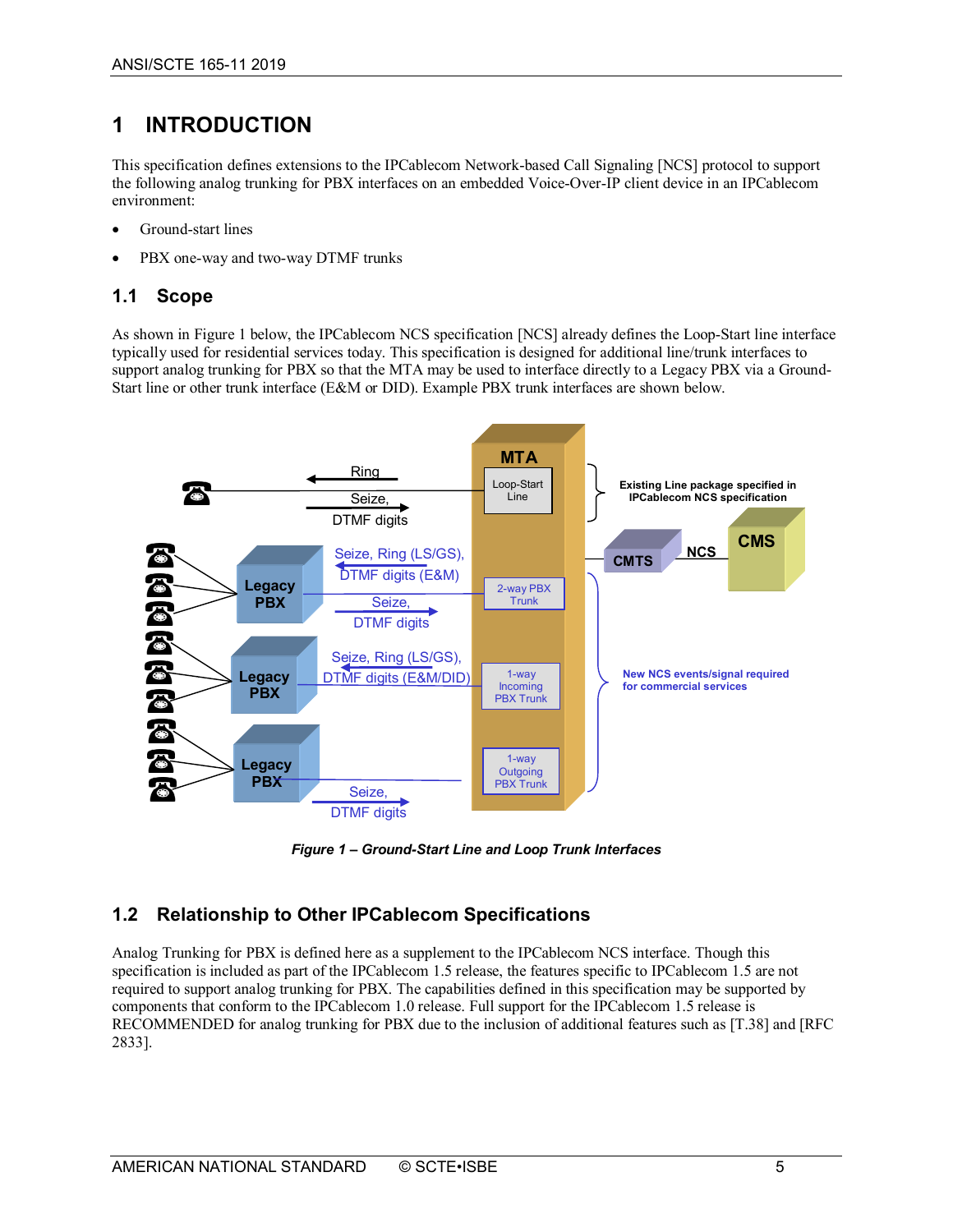# <span id="page-5-0"></span>**1.3 NCS Package Requirements**

The IPCablecom analog trunking for PBX (PAT) package is defined in this specification as an extension to the NCS Line package to provide the needed functionality specific to analog trunking for PBX. Both packages are required to support analog trunking for PBX. It should be noted that the PAT package is designed in such a way as to provide a complete abstraction of the physical characteristics of an endpoint to the Call Agent. For example, the Call Agent is unaware of the physical endpoint interface (e.g., E&M or DID), start of dialing method (e.g., wink start), and outpulse dialing type (e.g., DTMF). This abstraction exists due to time-to-market considerations. As such, the endpoint is required to alter its behavior based on these physical characteristics given a particular command from the Call Agent. In some cases this behavior breaks the general rules of NCS. The exceptions to NCS are documented in this specification and apply only to analog trunking for PBX.

## <span id="page-5-1"></span>**1.4 Requirements and Conventions**

Throughout this document, the words that are used to define the significance of particular requirements are capitalized. These words are:

| "MUST"       | This word means that the item is an absolute requirement of this specification.                                                                                                                                                                                                            |
|--------------|--------------------------------------------------------------------------------------------------------------------------------------------------------------------------------------------------------------------------------------------------------------------------------------------|
| "MUST NOT"   | This phrase means that the item is an absolute prohibition of this specification.                                                                                                                                                                                                          |
| "SHOULD"     | This word means that there may exist valid reasons in particular circumstances to<br>ignore this item, but the full implications should be understood and the case carefully<br>weighed before choosing a different course.                                                                |
| "SHOULD NOT" | This phrase means that there may exist valid reasons in particular circumstances when<br>the listed behavior is acceptable or even useful, but the full implications should be<br>understood and the case carefully weighed before implementing any behavior<br>described with this label. |
| "MAY"        | This word means that this item is truly optional. One vendor may choose to include<br>the item because a particular marketplace requires it or because it enhances the<br>product, for example; another vendor may omit the same item.                                                     |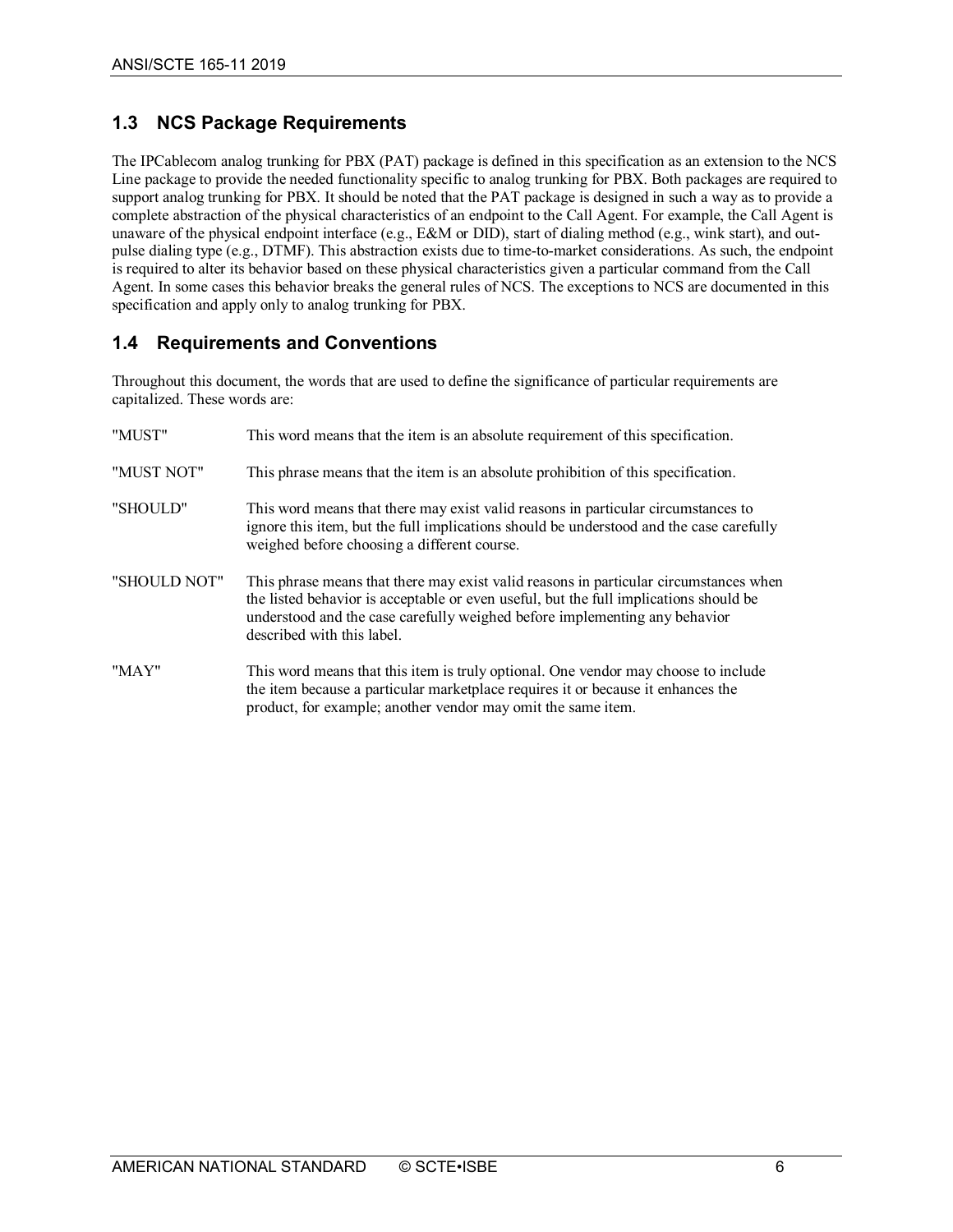# <span id="page-6-0"></span>**2 REFERENCES**

The following documents contain provisions which, through reference in this text, constitute provisions of this standard. At the time of Subcommittee approval, the editions indicated were valid. All documents are subject to revision, and while parties to agreement based on this standard are encouraged to investigate the possibility of applying the most recent editions of the documents listed below, they are reminded that newer editions of those documents might not be compatible with the referenced version.

# <span id="page-6-1"></span>**2.1 Normative References**

In order to claim compliance with this standard, it is necessary to conform to the following standards and other works as indicated, in addition to the other requirements of this standard. Intellectual property rights may be required to implement these references.

<span id="page-6-9"></span><span id="page-6-8"></span><span id="page-6-6"></span>

| [ANSI 401] | ANSI T1.401-2000 Interface Between Carriers and Customer Installations - Analog Voicegrade<br>Switched Access Lines Using Loop-Start and Ground-Start Signaling. |
|------------|------------------------------------------------------------------------------------------------------------------------------------------------------------------|
| [ANSI 405] | ANSI T1.405-2002 Network-to-Customer Installation Interfaces - Direct Inward Dialing Analog<br>Voicegrade Switched Access Using Loop Reverse-Battery Signaling.  |
| [GR 505]   | GR-505, Call Processing, December 1997, Telcordia.                                                                                                               |
| [GR 506]   | GR-506, LSSGR: Signaling for Analog Interfaces, June 1996. Telcordia.                                                                                            |
| [NCS]      | ANSI/SCTE 165-3 2016, IPCablecom 1.5 Part 3: Network-Based Call Signaling Protocol.                                                                              |
| [TIA]      | EIA/TIA-464-C Telecommunications - Multiline Terminal Systems Requirements for PBX<br>Switching Equipment, June 2004.                                            |

## <span id="page-6-7"></span><span id="page-6-3"></span><span id="page-6-2"></span>**2.2 Informative References**

The following documents may provide valuable information to the reader but are not required when complying with this standard.

<span id="page-6-11"></span><span id="page-6-10"></span><span id="page-6-5"></span><span id="page-6-4"></span>

| [ANSI 403]          | ANSI $T1.403-1999$ Network-to-Customer Installation Interfaces $-$ DS-1 $-$ Electrical Interface.                    |
|---------------------|----------------------------------------------------------------------------------------------------------------------|
| [RFC 2833]          | IETF RFC 2833, RTP Payload for DTMF Digits, Telephony Tones and Telephony Signals, May<br>2000.                      |
| [RFC 3064]          | IETF RFC 3064, MGCP CAS Packages, February 2001.                                                                     |
| [RFC 3435]          | IETF RFC 3435, Media Gateway Control Protocol (MGCP) Version 1.0, January 2003.                                      |
| [SDP]               | IETF RFC 2327, Session Description Protocol (SDP), April 1998.                                                       |
| [T.38]              | ITU-T Recommendation T.38, Procedures for Real-Time Group 3 Facsimile Communication over<br>IP Networks, April 2004. |
| [TR-NWT-<br>0000311 | Telcordia TR-NWT-000031, Issue 4, CLASS Feature: Calling Number Delivery, December 1992.                             |
| [TR-NWT-<br>0011881 | Telcordia TR-NWT-001188, Issue 1, CLASS Feature: Calling Name Delivery, December 1991.                               |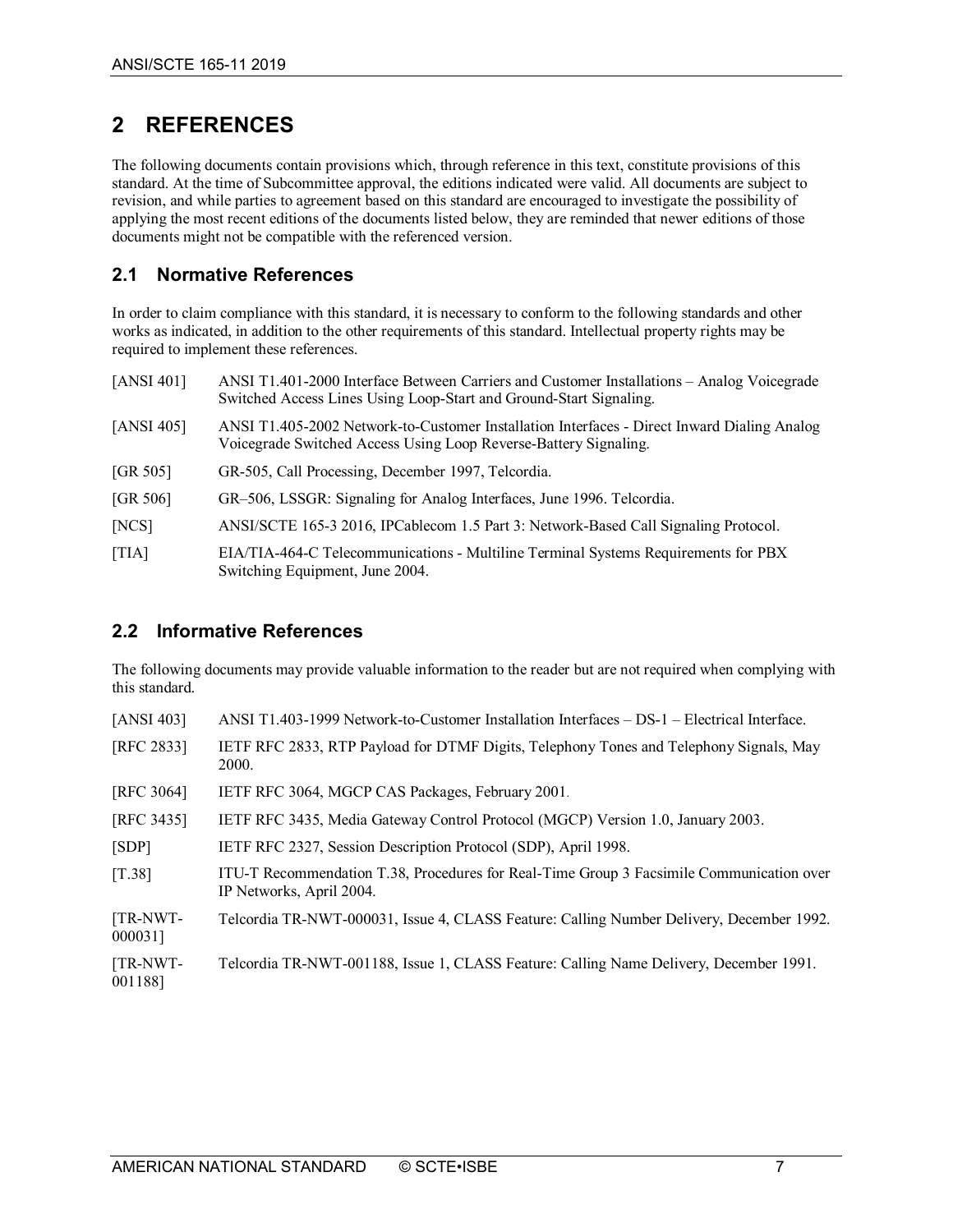# <span id="page-7-0"></span>**3 TERMS AND DEFINITIONS**

This specification uses the following terms:

- **Endpoint** A Terminal, Gateway or Multipoint Conference Unit (MCU).
- **Gateway** Devices bridging between the IPCablecom IP Voice Communication world and the PSTN. Examples are the Media Gateway, which provides the bearer circuit interfaces to the PSTN and transcodes the media stream, and the Signaling Gateway, which sends and receives circuit switched network signaling to the edge of the IPCablecom network.
- **Trunk** An analog or digital connection from a circuit switch that carries user media content and may carry voice signaling (MF, R2, etc.).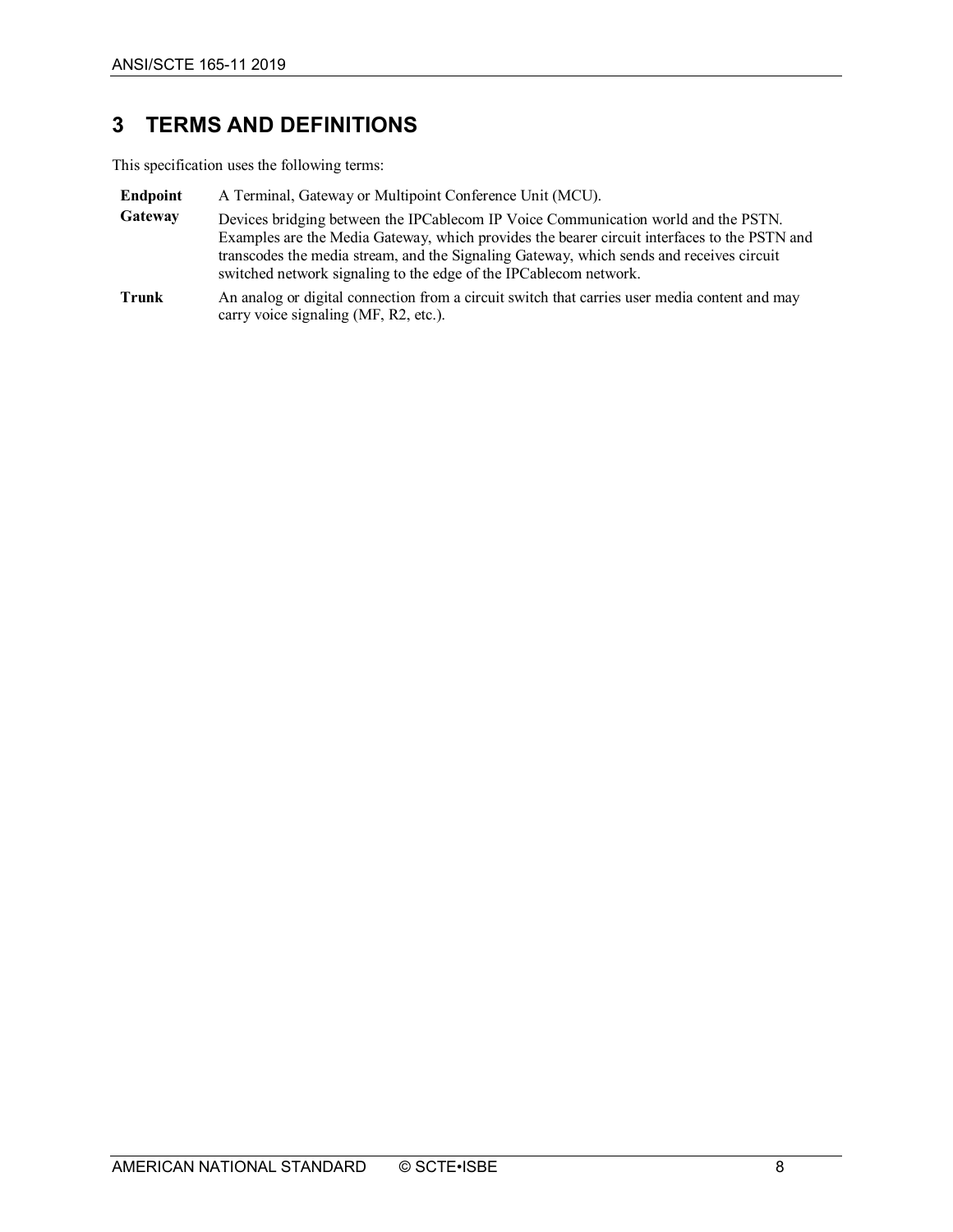# <span id="page-8-0"></span>**4 ABBREVIATIONS AND ACRONYMS**

This specification uses the following abbreviations:

| <b>CAS</b>  | Channel Associated Signaling         |
|-------------|--------------------------------------|
| <b>CMS</b>  | Call Management Server               |
| <b>CMTS</b> | Cable Modem Termination System       |
| DID         | Direct Inward Dialing                |
| <b>DOD</b>  | Direct Outward Dialing               |
| <b>DTMF</b> | Dual-tone Multi Frequency (tones)    |
| <b>GS</b>   | Ground-start                         |
| LS          | Loop-start                           |
| <b>MTA</b>  | Multimedia Terminal Adapter          |
| <b>NCS</b>  | Network-based Call Signaling         |
| <b>PBX</b>  | Private Branch Exchange              |
| <b>PAT</b>  | IPCablecom Analog Trunking (package) |
| <b>RLCF</b> | Reverse Loop Current Feed            |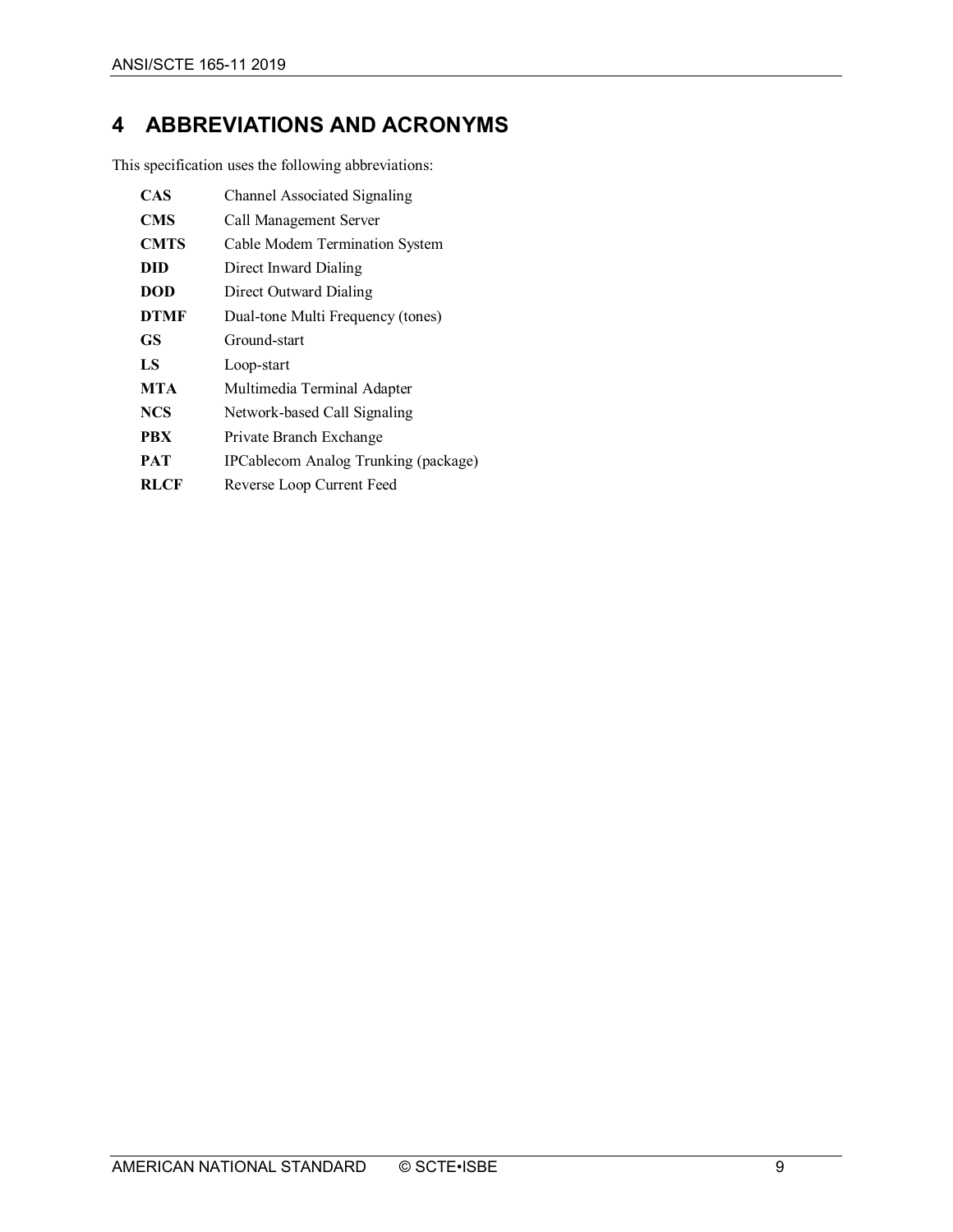# <span id="page-9-0"></span>**5 OVERVIEW**

This specification describes the functional requirements for an embedded client to support one-way incoming, oneway outgoing, and two-way PBX trunks. The physical interfaces used to support these trunk types are also defined.

## <span id="page-9-1"></span>**5.1 Functional Responsibility**

To maintain compliance with the IPCablecom NCS specification [\[NCS\],](#page-6-3) the Call Agent will remain responsible for all higher order functionality whenever possible. Only when timing is critical will the endpoint be responsible for the required functionality. For example, the endpoint is expected to out-pulse a string of successive digits when requested by the Call Agent. In this case, the endpoint is responsible for the timing of the duration of each digit and the delay between them.

The endpoint is also responsible for all timing requirements related to the start method in use – wink, delay or immediate. In fact, the start method used by the interface is transparent to the Call Agent.

# <span id="page-9-2"></span>**5.2 Physical Endpoint Interface**

Various physical interfaces provided by an endpoint of an MTA are used to support the following PBX trunks:

- One-way incoming trunk supports calls originating from the network towards the PBX via the MTA. A specific example of a one-way incoming trunk is a DID PBX trunk which MUST be provided using a DID PBX physical interface.
- One-way outgoing trunk supports calls originating on the PBX towards the network via the MTA. A specific example of a one-way outgoing trunk is a DOD PBX trunk which MAY be provided over a number of physical interfaces.
- Two-way trunk supports calls originating and terminating on the PBX via the MTA. A four-wire E&M physical interface is typically used to support two-way PBX trunks; however, other interfaces MAY also be used.

The following sections describe each physical interface that may be provided on an MTA to support one or more of the above defined PBX trunks.

#### <span id="page-9-3"></span>**5.2.1 Loop-Start Line Interface**

The NCS Line package defined in the IPCablecom NCS specification [\[NCS\]](#page-6-3) is used to support loop-start lines. Loop-start lines are typically used for residential voice services, but MAY be used to support analog trunking for PBX.

#### <span id="page-9-4"></span>**5.2.2 Ground-Start Line Interface**

Ground-start signaling interfaces are used to provide two-way service to customer-installation switching systems, e.g., legacy PBX systems.

According to [\[ANSI](#page-6-6) 401] ground-start signaling for two-way dial facilities was introduced to reduce the likelihood of seizure of the line at both ends during the silent interval of the alerting signal. Ground-start signaling is typically used on one-way or two-way seizure PBX lines with Direct Outward Dialing (DOD) and attendant-handled incoming call service. Ground-start lines are also used for automatically originated data service. The two-wire ground-start line conductors transmit common-battery loop supervision, loop dial pulses or DTMF address signals, alerting signals, and voice-band signals. Ground-start lines are often used rather than loop-start lines for the following reasons:

- To avoid simultaneous seizure, i.e., glare conditions.
- To allow the application of a dc voltage between tip and ring and the closure of a path from the tip conductor to ground as a start dial signal.
- To provide a positive indication of network disconnect.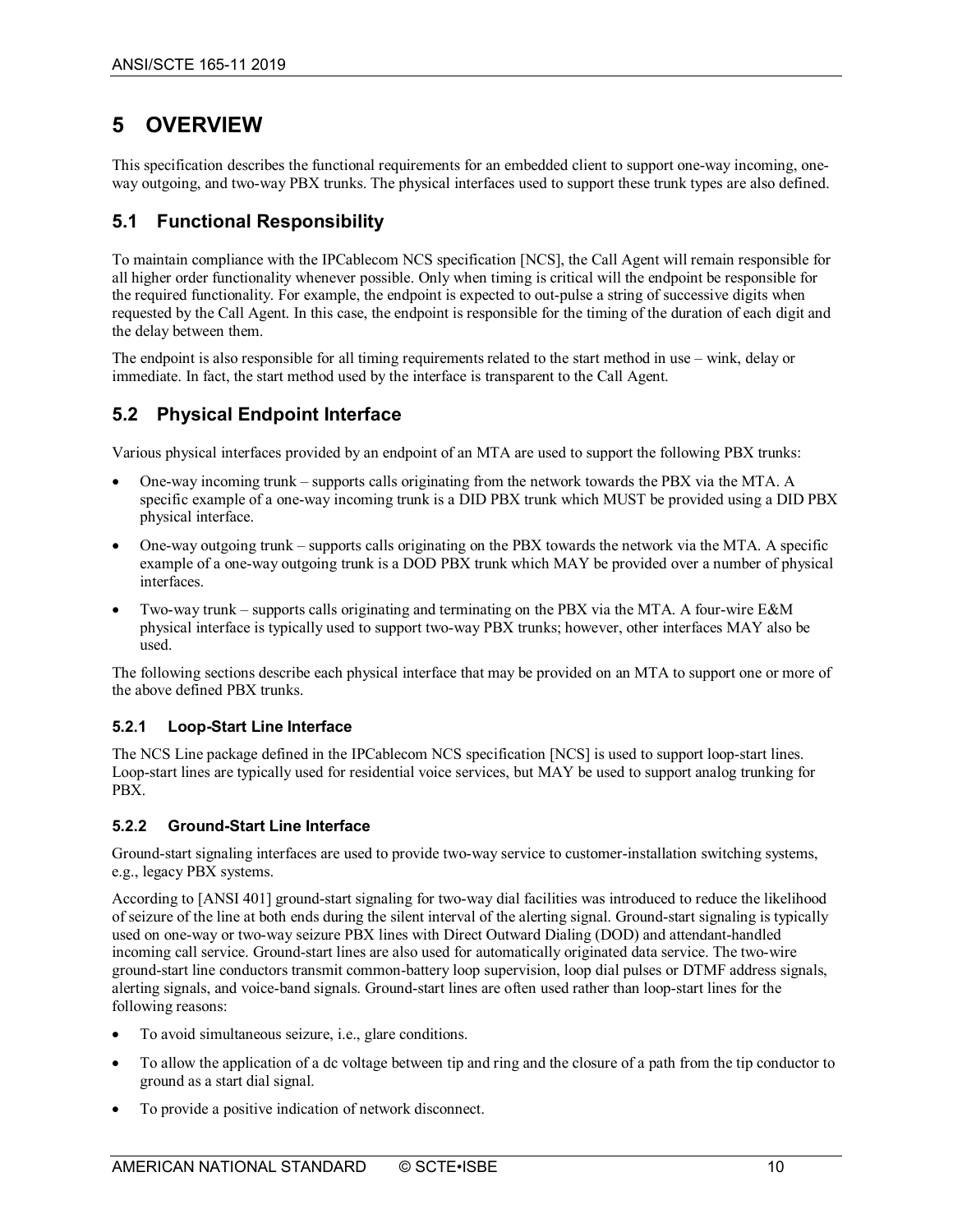See [\[ANSI](#page-6-6) 401] for the network interface requirements for ground-start access lines.

#### <span id="page-10-0"></span>**5.2.3 DID PBX Trunk Interface**

A one-way Direct Inward Dialing (DID) trunk interface as described in [\[TIA\]](#page-6-7) is required to support a DID interface of a PBX. DID trunks can only make calls in the direction from the network towards the PBX.

Electrically, a DID trunk looks similar to the reverse of a 2-wire loop-start interface. The PBX provides loop current by applying -48 volt battery to the ring lead and grounding the tip lead. The MTA signals off-hook and on-hook towards the PBX by closing and opening the loop. The PBX signals answer supervision (off-hook) by reversing battery and ground on the tip and ring leads [\[ANSI](#page-6-8) 405]. The PBX signals call release (on-hook) by restoring battery to ring and ground to tip. Since this is a one-way trunk, there is no ringing voltage as seen on a loop-start interface.

The MTA may dial using either dial-pulse at 10 pulses per second with 300 ms between digits or DTMF at 10 tones per second. Dial-pulse may be done either by opening and closing the loop in a manner similar to loop-start dialing; or it may use battery and ground pulsing. With dial-pulse interfaces, the network typically only dials the last 2 or 3 address digits to minimize call setup delay.

The interface has three methods for start of dialing:

- Immediate start The MTA starts dial-pulsing shortly after closing the loop indicating off-hook condition. This method cannot be used for DTMF.
- Wink start The MTA waits for the PBX to signal that it is ready to accept digits. The signal from the PBX is a 200 ms battery reversal (off-hook).
- Delay start The MTA waits for the PBX to signal that it is ready to accept digits. The signal from the PBX is a battery reversal of at least 100 ms (off-hook) followed by restoration of battery (on-hook) some time later.

Of the three start-of-dialing methods, wink start is most common.

#### <span id="page-10-1"></span>**5.2.4 E&M**

E&M is described in Annex F o[f \[TIA\]](#page-6-7) and is typically used as a PBX tie trunk. E&M trunks may be configured to be 2-way or 1-way. Signaling may be either dial pulse or DTMF. The interface is extremely simple and only offhook and on-hook are signaled in each direction. The PBX signals off-hook and on-hook on the M-lead (Mouth) and listens for off-hook and on-hook signals on the E-lead (Ear). The three dialing methods found in DID are also used in E&M.

The interface has three methods for start of dialing:

- Immediate start The calling side of the interface goes off-hook. It starts dial pulsing shortly afterwards (at least 65 mSec). This method cannot be used for DTMF.
- Wink start The calling side goes off-hook and waits for the called side to signal that it is ready to accept digits. The signal from the called side is a 200 mSec off-hook wink.
- Delay start The calling side goes off-hook and waits for the called side to signal that it is ready to accept digits. The signal from the called side is an off-hook transition within 150 mSec of detecting off-hook and lasting at least 140 mSec followed by an on-hook some time later.

Answer supervision is transmitted on the called side by a transition to off-hook.

Release supervision is transmitted by a transition to on-hook.

#### *5.2.4.1 Two-wire E&M*

Two-wire E&M (or Type I E&M) has two conductors on the interface called the E-lead (or Ear) and the M-lead (or Mouth). The PBX provides -48 volt battery on both leads. The MTA signals off-hook by shorting the PBX E-lead to ground. The PBX signals off-hook by closing a contact to provide battery to the M-lead.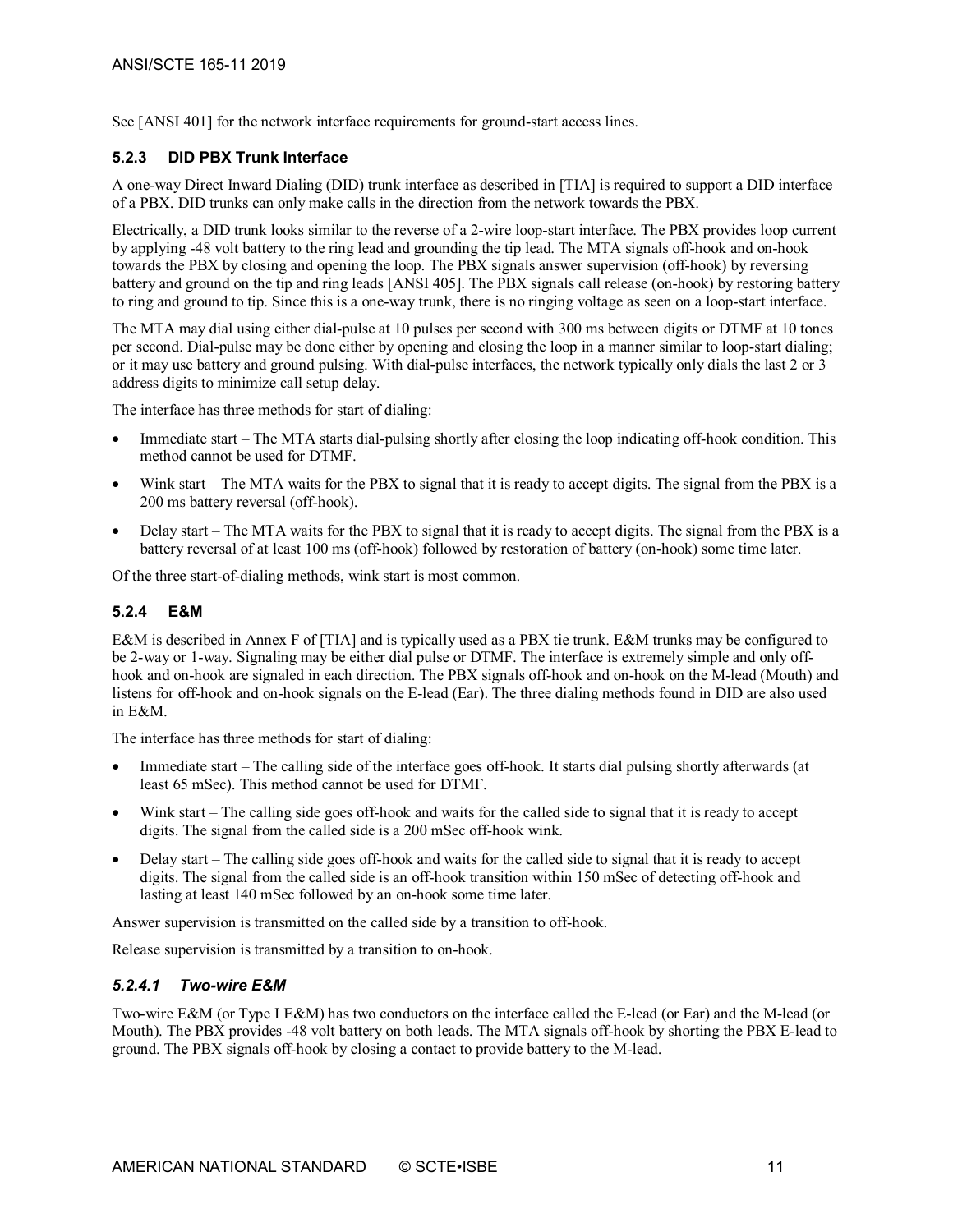#### *5.2.4.2 Four-wire E&M*

Four-wire E&M (Type II E&M) has four conductors called the E-Lead, the M-Lead, Sleeve Battery, and Sleeve Ground. The PBX applies -48 volt battery to the E-Lead and grounds the Sleeve Ground. The MTA provides -48 volt battery on the Sleeve Battery and grounds the M-Lead with a current detector. The MTA signals off-hook by shorting the E-Lead to Sleeve Ground. The PBX signals off-hook by shorting the M-Lead to Sleeve Battery.

# <span id="page-11-0"></span>**5.3 NCS Package Support**

In order to avoid the unnecessary complexity of supporting redundant signals and events, an additional package above and beyond the NCS Line package is defined here to include only those events and signals that are needed to support analog trunking for PBX, but do not already exist in the NCS Line package. Due to this design, the PAT package relies heavily on the NCS Line package. In other words, both packages MUST be supported when providing analog trunking for PBX.

As shown in [Table](#page-12-3) 1 below, support for the NCS Line package is required regardless of the interface type and service provided. Support for the PAT package is required only for analog trunking for PBX.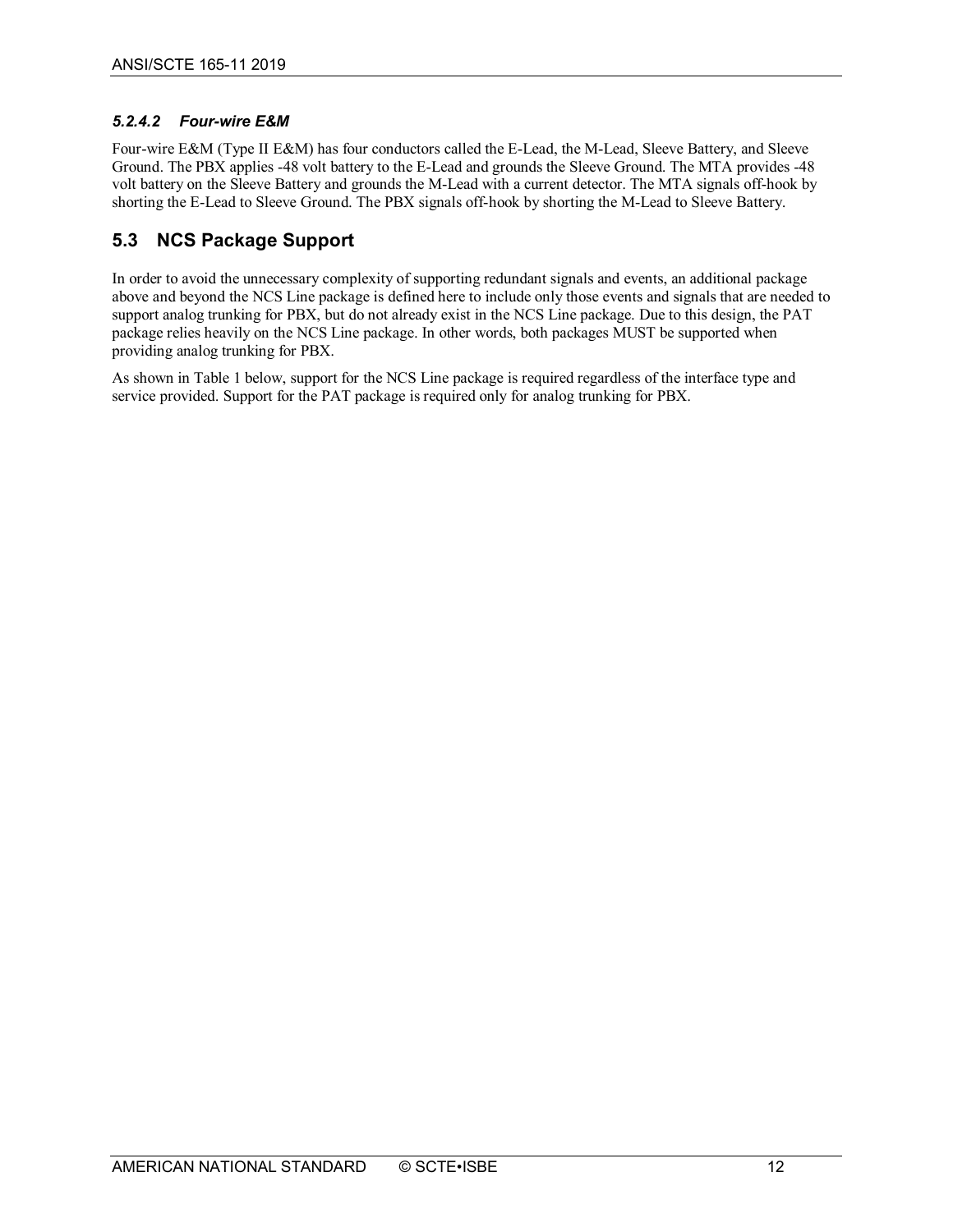# <span id="page-12-0"></span>**6 ANALOG TRUNKING FOR PBX FUNCTIONAL REQUIREMENTS**

In general, support for analog trunking for PBX as defined in this specification is optional, i.e., not required for IPCablecom compliancy. Analog Trunking for PBX is an add-on to existing functionality already defined in other IPCablecom specifications.

[Table](#page-12-3) 1 describes the support required based on the physical interface type. In some cases the configuration parameter does not apply to the particular interface or trunk type. In this case, the parameter is marked as "Not Needed".

<span id="page-12-3"></span>

| Interface<br><b>Type</b> | <b>Trunk Type</b> | <b>NCS Package</b><br><b>Support</b> |                | <b>Start of</b><br><b>Dialing</b> | Out-pulse<br><b>Dialing</b> | Max Length of<br><b>Out-pulse Dial</b> |
|--------------------------|-------------------|--------------------------------------|----------------|-----------------------------------|-----------------------------|----------------------------------------|
|                          |                   | Line                                 | <b>PAT</b>     | <b>Method</b>                     | <b>Method</b>               | <b>String</b>                          |
| Loop-Start               | Residential voice | Yes                                  | N <sub>0</sub> | Dial tone                         | Not Needed                  | Not Needed                             |
|                          | 1-way incoming    | Yes                                  | Yes            | Not Needed                        | Needed                      | Needed                                 |
|                          | 1-way outgoing    | Yes                                  | Yes            | Dial tone                         | Not Needed                  | Not Needed                             |
|                          | $2$ -way          | Yes                                  | Yes            | Dial tone                         | Needed                      | Needed                                 |
| Ground-Start             | 1-way incoming    | Yes                                  | Yes            | Not Needed                        | Needed                      | Needed                                 |
|                          | 1-way outgoing    | Yes                                  | Yes            | Dial tone                         | Not Needed                  | Not Needed                             |
|                          | $2$ -way          | Yes                                  | Yes            | Dial tone                         | Needed                      | Needed                                 |
| <b>DID PBX</b>           | 1-way incoming    | Yes                                  | Yes            | Needed                            | Needed                      | Needed                                 |
| E&M                      | 1-way incoming    | Yes                                  | Yes            | Needed                            | Needed                      | Needed                                 |
|                          | 1-way outgoing    | Yes                                  | Yes            | Needed                            | Not Needed                  | Not Needed                             |
|                          | $2$ -way          | Yes                                  | Yes            | Needed                            | Needed                      | Needed                                 |
| T1                       | 1-way incoming    | Yes                                  | Yes            | $N$ eeded <sup>1</sup>            | Needed                      | Needed                                 |
|                          | 1-way outgoing    | Yes                                  | Yes            | $N$ eeded <sup>1</sup>            | Not Needed                  | Not Needed                             |
|                          | $2$ -way          | Yes                                  | Yes            | $N$ eeded <sup>1</sup>            | Needed                      | Needed                                 |

<span id="page-12-4"></span>*Table 1 – Interface Requirements Matrix*

## <span id="page-12-1"></span>**6.1 Endpoint Configuration**

To support the trunk types defined in Section [5.2,](#page-9-2) the endpoint MUST be configured with the following:

- Physical interface type
- PBX Trunk type
- Start of dialing method
- Out-pulse dialing method
- Maximum length of out-pulsed dial string
- Re-seizure delay

#### <span id="page-12-2"></span>**6.1.1 Physical Interface Type Configuration**

At any given point in time, an endpoint supports one and only one type of interface:

Loop-start line interface

<span id="page-12-5"></span><sup>&</sup>lt;sup>1</sup> For T1 the start method depends on the physical interface being emulated.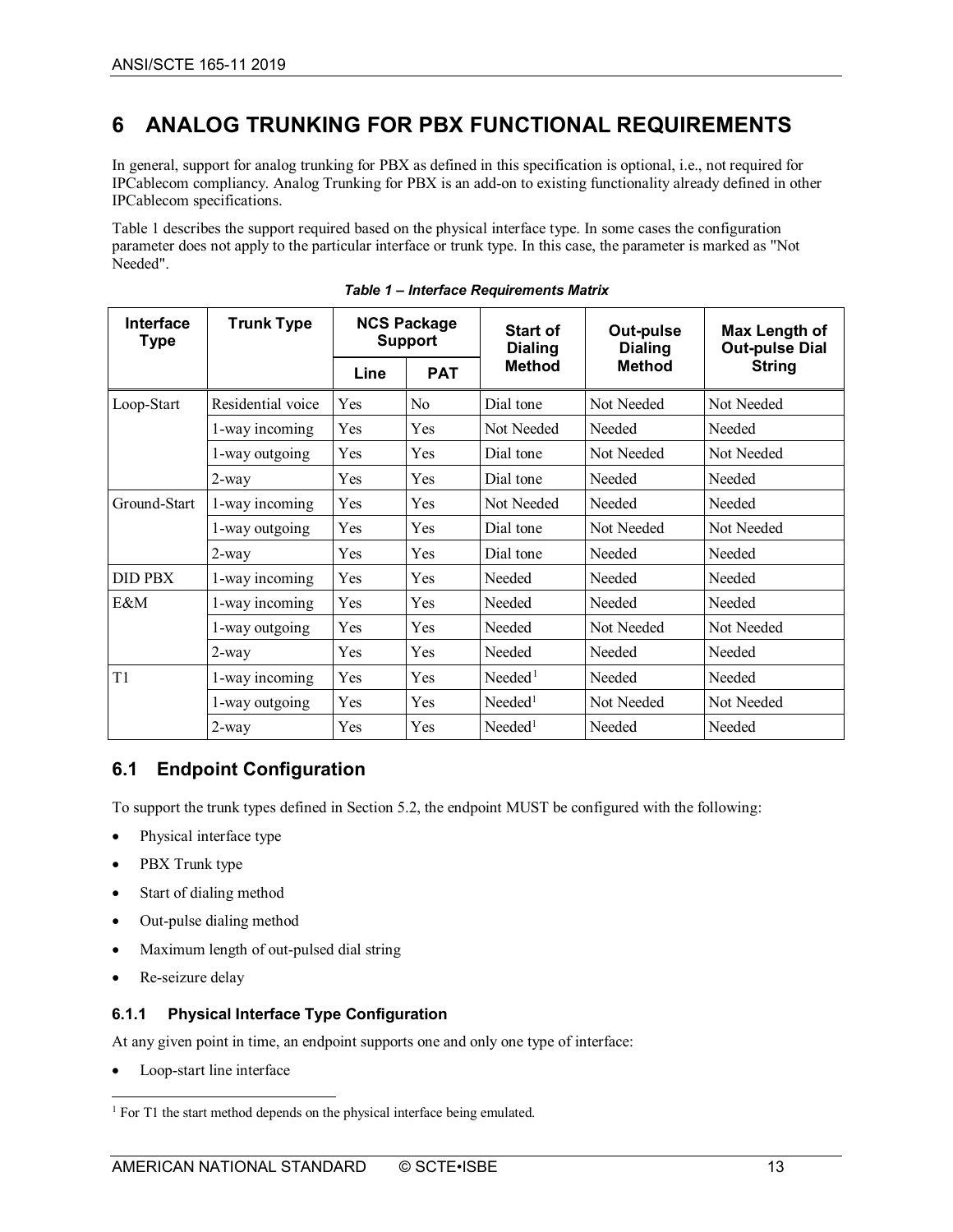- Ground-start line interface
- E&M 2-wire line interface
- E&M 4-wire line interface
- DID PBX trunk interface
- T1

The question of how a particular endpoint is configured for a particular interface type is beyond the scope of this specification. For example, the endpoint MAY be configured via provisioning or separate MTA hardware used to provide the interface requirements defined here. The only point is that an endpoint – once configured – will provide one type of interface.

See Section [5.2](#page-9-2) for the interface requirements between the MTA and the PBX.

#### <span id="page-13-0"></span>**6.1.2 PBX Trunk Type Configuration**

As stated in Section [5.2,](#page-9-2) the following PBX trunk types are supported:

- One-way incoming trunk
- One-way outgoing trunk
- Two-way trunk

The endpoint MUST be configured as such when used to interface to a PBX to provide one of the above trunk types. When this configuration information is missing, the default behavior is to provide residential voice service, which may or may not be applicable to the physical interface (see [Table](#page-12-3) 1 above).

#### <span id="page-13-1"></span>**6.1.3 Start of Dialing Method Configuration**

In order for the MTA to provide an interface to a PBX using either a PBX DID or E&M physical interface, the start of dialing method MUST be configured to something other than the default "dial tone" method. The configured start of dialing method for two-way E&M PBX trunks is used in both directions – PBX to endpoint and endpoint to PBX. For loop-start and ground-start lines the default "dial tone" method MUST be used which indicates that dial tone is provided as a signal to the PBX to start dialing. The start of dialing methods in which the endpoint may be configured are as follows:

- Dial tone (default)
- Immediate start
- Wink start
- Delay start

#### <span id="page-13-2"></span>**6.1.4 Out-pulse Dialing Method**

When an endpoint is configured to support incoming PBX calls, the endpoint will be expected to out-pulse a dial string towards the PBX. In this case, the endpoint MUST be configured to out-pulse one of the following digit types:

- DTMF
- Dial Pulse

#### <span id="page-13-3"></span>**6.1.5 Maximum Out-pulsed Dial String Length**

The Call Agent may provide the entire external phone number of the extension being dialed in the PBX. Typically, however, only the last few digits are needed. As such, the endpoint MUST be configured with the maximum dial string length when configured to support incoming PBX calls. When the Call Agent provides a dial string that exceeds the maximum length configured, the endpoint MUST out-pulse only the last digits received up to the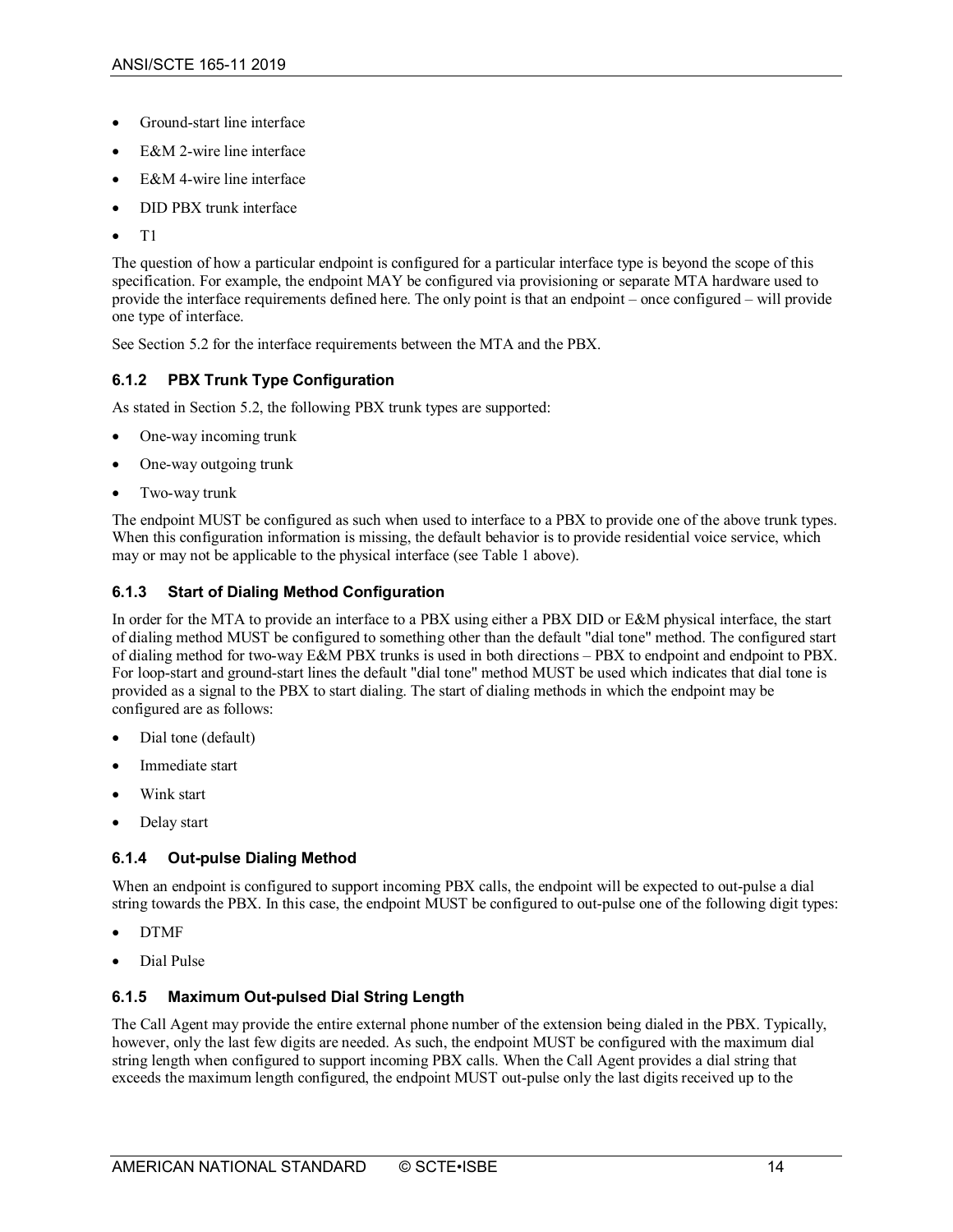configured maximum length. For example, let's say that the maximum out-pulsed dial string length is configured to be four and the Call Agent provides the following dial string to out-pulse:

(1, 7, 7, 0, 5, 5, 5, 1, 2, 1, 2)

The endpoint would out-pulse only the last four digits in this case (1, 2, 1, 2).

The maximum out-pulsed dial string length is limited to 32 digits.

#### <span id="page-14-0"></span>**6.1.6 Re-seizure Delay**

Due to PBX requirements once a trunk is released it cannot be seized again for a short period of time. The MTA MUST be configured with the amount of time required to wait (in mSec). The default is zero, i.e., no delay. The MTA MUST not re-seize a trunk during this period of time. If a new Call Setup request is received during this time, the MTA MUST delay execution of the command until such time has passed. The command MUST NOT, however, be rejected due to this requirement.

# <span id="page-14-1"></span>**6.2 Signaling Support**

In order to help quickly detect configuration issues (e.g., endpoint is configured for residential voice while the Call Agent is configured for PBX service), commands issued to the endpoint that are specific to a particular service MUST be rejected when the endpoint is configured to support any other service. The reverse is also true. If the endpoint notifies an event that is specific to a service other than its current configuration via the Call Agent, then the Call Agent MUST reject the NTFY.

When an endpoint is configured for residential voice, independent of the physical interface, support for the PAT package MUST be suppressed. As such, the endpoint MUST NOT include the PAT package in the list of supported packages when audited via the AUEP command. An endpoint that is requested to detect an event or apply a signal that is specific to the PAT package MUST return an error (error code 518 – unsupported or unknown package).

When an endpoint is configured to be a one-way or two-way PBX trunk, independent of the physical interface, the PAT package MUST be fully supported. When endpoint capabilities are audited via the AUEP command, the PAT package MUST be included in the list of supported packages. The default NCS Line package MUST also be included. If however, the endpoint is requested to detect an event or apply a signal included in the NCS Line package according t[o Table](#page-14-2) 2 below that the interface is unable to support an error MUST be returned (error code 512 or 513 – not equipped to detect event or generate signal). Some signals/events that are shown to be "not required" are allowed to be requested by the Call Agent. The endpoint MUST apply the signal or process the event as requested if the endpoint is physically capable of doing so.

Note that the T1 physical interface is not listed in [Table](#page-14-2) 2. The required signaling support for T1 mirrors the physical interface being emulated.

<span id="page-14-2"></span>

| <b>NCS Line Package</b> | Required for                          |                                                 |                |                |  |  |
|-------------------------|---------------------------------------|-------------------------------------------------|----------------|----------------|--|--|
| Signal / Event          | <b>LS Residential</b><br><b>Voice</b> | LS/GS PBX Trunk   E&M PBX Trunk   DID PBX Trunk |                |                |  |  |
| $0-9, *,#, A,B,C,D$     | Yes                                   | Yes                                             | Yes            | N <sub>0</sub> |  |  |
| bz                      | Yes                                   | Yes                                             | Yes            | Yes            |  |  |
| cf                      | Yes                                   | N <sub>o</sub>                                  | No             | N <sub>o</sub> |  |  |
| ci(ti, nu, na)          | Yes                                   | N <sub>o</sub>                                  | N <sub>o</sub> | N <sub>o</sub> |  |  |
| dl                      | Yes                                   | Yes                                             | Yes            | N <sub>o</sub> |  |  |
| $\operatorname{ft}$     | Yes                                   | Yes                                             | Yes            | Yes            |  |  |
| hd                      | Yes                                   | Yes                                             | Yes            | Yes            |  |  |
| hf                      | Yes                                   | Yes                                             | Yes            | Yes            |  |  |

*Table 2 – NCS Line Package Support*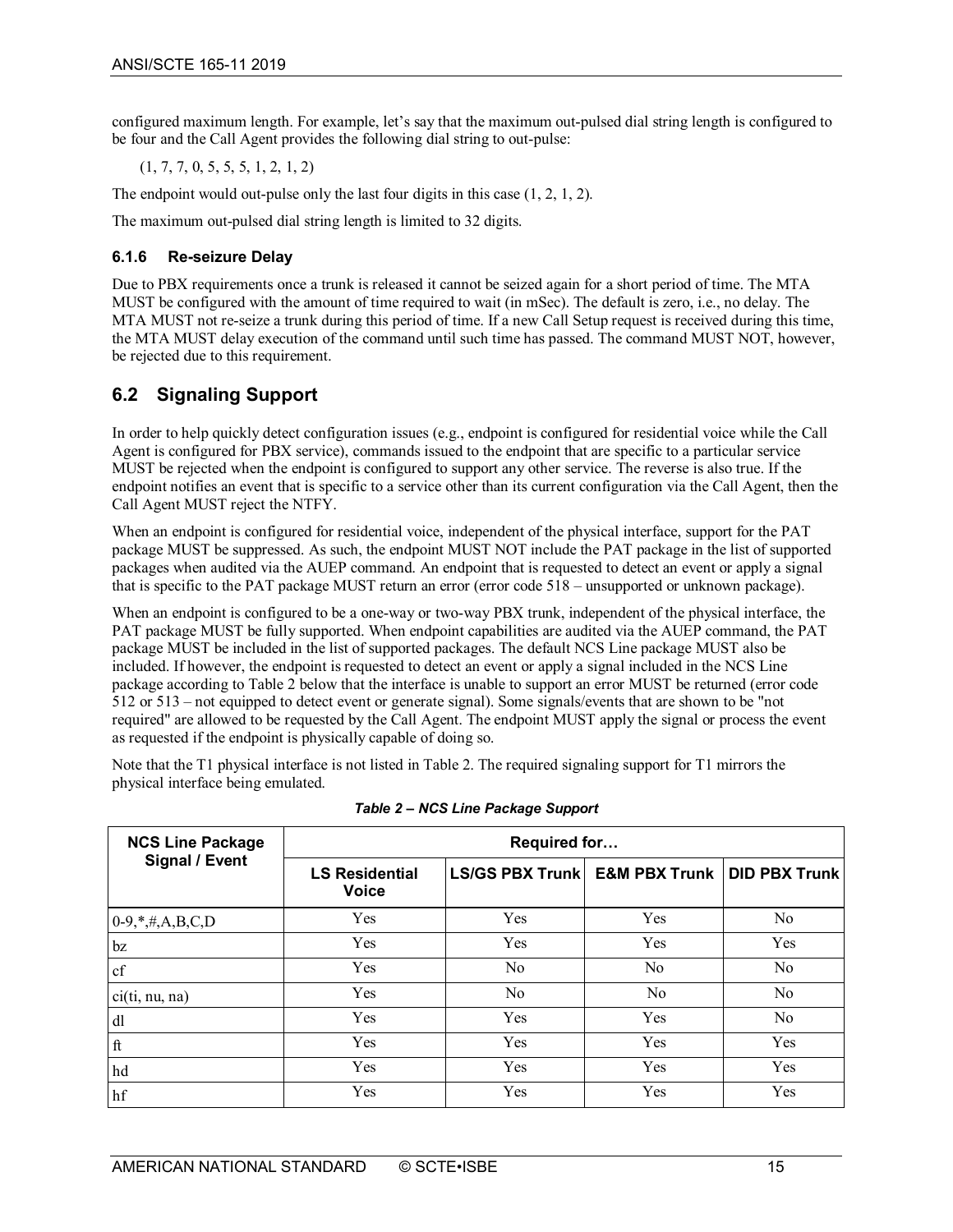| <b>NCS Line Package</b>             | Required for                          |                                 |                 |                      |  |  |
|-------------------------------------|---------------------------------------|---------------------------------|-----------------|----------------------|--|--|
| <b>Signal / Event</b>               | <b>LS Residential</b><br><b>Voice</b> | LS/GS PBX Trunk   E&M PBX Trunk |                 | <b>DID PBX Trunk</b> |  |  |
| hu                                  | Yes                                   | Yes                             | Yes             | Yes                  |  |  |
| $\mathbf L$                         | Yes                                   | Yes                             | Yes             | N <sub>o</sub>       |  |  |
| ld                                  | Yes                                   | Yes                             | Yes             | Yes                  |  |  |
| ma                                  | Yes                                   | Yes                             | Yes             | Yes                  |  |  |
| mt                                  | Yes                                   | Yes                             | Yes             | Yes                  |  |  |
| mwi                                 | Yes                                   | No                              | No              | N <sub>o</sub>       |  |  |
| $_{\rm oc}$                         | Yes                                   | Yes                             | Yes             | Yes                  |  |  |
| of                                  | Yes                                   | Yes                             | Yes             | Yes                  |  |  |
| osi                                 | Yes                                   | N <sub>o</sub>                  | N <sub>o</sub>  | No                   |  |  |
| ot                                  | Yes                                   | $\rm No$                        | $\rm No$        | No                   |  |  |
| r0, r1, r2, r3, r4, r5, r6 or<br>r7 | Yes                                   | No                              | N <sub>o</sub>  | N <sub>o</sub>       |  |  |
| $\mathbf{r}\mathbf{g}$              | Yes                                   | $\overline{No}$                 | No              | N <sub>o</sub>       |  |  |
| ro                                  | Yes                                   | Yes                             | Yes             | Yes                  |  |  |
| $\mathbf{r}\mathbf{s}$              | Yes                                   | N <sub>o</sub>                  | No              | N <sub>o</sub>       |  |  |
| rt                                  | Yes                                   | Yes                             | Yes             | Yes                  |  |  |
| sl                                  | Yes                                   | N <sub>o</sub>                  | $\overline{N}$  | $\overline{No}$      |  |  |
| $\mathbf t$                         | Yes                                   | Yes                             | Yes             | $\overline{No}$      |  |  |
| <b>TDD</b>                          | Yes                                   | Yes                             | Yes             | Yes                  |  |  |
| vmwi                                | Yes                                   | N <sub>o</sub>                  | N <sub>o</sub>  | No                   |  |  |
| wt1, wt2, wt3, wt4                  | Yes                                   | $\overline{No}$                 | $\overline{No}$ | $\overline{No}$      |  |  |
| $\mathbf X$                         | Yes                                   | Yes                             | Yes             | $\overline{No}$      |  |  |

There are some special considerations related to the use of the NCS Line package with analog trunking for PBX as detailed in the sections below.

#### <span id="page-15-0"></span>**6.2.1 Digit and Digit Related Events**

When the endpoint is expected to receive digits from the PBX and the Call Agent is to be notified of these events, the Call Agent MUST use the NCS Line package digit (0-9,\*,#,A,B,C,D,X) and digit related events (L, t) to request them. The Call Agent MAY request the processing of digit events in any manor allowed by NCS. For example, the endpoint may be instructed to collect digits according to a supplied Digit Map.

#### <span id="page-15-1"></span>**6.2.2 Digit Events over E&M**

When an E&M PBX trunk is setup to use a start of dialing method of "immediate start" the Call Agent SHOULD take special precautions to insure that digits are not missed from the PBX. The PBX will start dialing after a short delay after going off-hook. This may occur before the Call Agent requests digits from the endpoint after being notified of the off-hook event. There are mechanisms allowed by NCS to guard against this. For example, the endpoint may be instructed to quarantine digits while in this state. This is accomplished by the use of the detectEvents parameter. Another option is to use an embedded request to instruct the endpoint to autonomously collect digits upon off-hook detection. Se[e \[NCS\]](#page-6-3) for more information.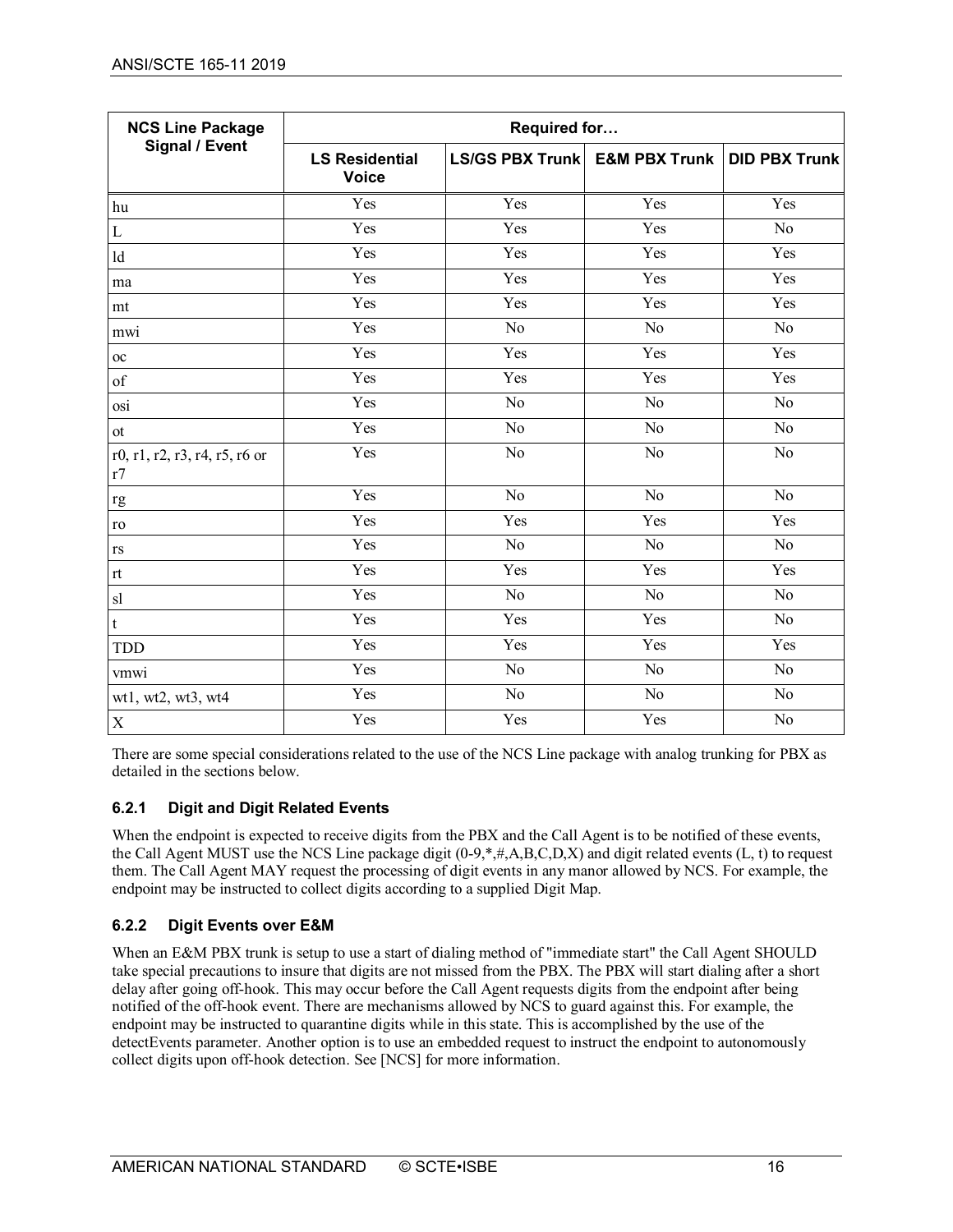#### <span id="page-16-0"></span>**6.2.3 Local Tones**

Though only a few local tones (MTA -> PBX) are required for analog trunking for PBX as indicated in [Table](#page-14-2) 2, each physical interface SHOULD be capable of applying all requested NCS Line package tones towards the PBX. To maintain as much flexibility as possible and to support potential future PBX-like features, the endpoint MUST apply the requested tones (with noted exceptions below) as per the rules of NCS as long as the endpoint is physically capable of doing so.

#### *6.2.3.1 Local Tones over E&M*

Dial tone is not applied over an E&M physical interface. When either dial-tone (L/dl), stutter dial tone (L/sl) or message waiting indicator tone (L/mwi) is requested by the Call Agent to be applied over an E&M interface, the MTA MUST NOT apply the tone itself. Instead, the MTA MUST use the signal request to aid in detecting "no dial" occurrences. As such, the MTA MUST generate an operation complete event if digits are not detected in time just as it does when dial tone itself is applied (as long as the "keep alive" action is not used in the request). Note that this is simply one example of a timeout signal being stopped by the occurrence of an event. All NCS rules governing the application of a timeout signal MUST be followed.

All other local tones, when requested, are applied towards the PBX over an E&M interface.

#### <span id="page-16-1"></span>**6.2.4 Caller ID and VMWI**

The Caller ID and VMWI NCS Line package signals apply only to LS/GS PBX trunk interfaces.

The call setup (PAT/sup) signal defined in the PAT package is used to deliver caller ID information; however, the Call Agent MAY alternatively use the Line package Caller ID signal to provide caller ID information. Though the PBX typically only expects to receive caller ID information during call setup, the Call Agent MAY use the Line package Caller ID signal to attempt to display caller ID when the PBX is off-hook (e.g., Caller ID with Call Waiting). To maintain as much flexibility as possible with the use of the NCS Line package the endpoint MUST honor such a request and attempt to deliver the caller ID information as defined in NCS.

The same is true of VMWI. Though the PBX typically does not expect to receive VMWI information, the Call Agent MAY use the Line package VMWI signal. To maintain as much flexibility as possible with the use of the NCS Line package the endpoint MUST honor such a request and attempt to deliver the VMWI information as defined in NCS.

#### <span id="page-16-2"></span>**6.2.5 Hook Events**

For all physical interface types, the NCS Line package hook events (L/hd, L/hf, L/hu) are used to indicate hook state at the PBX.

For LS/GS, hook events are detected and generated as defined in NCS.

Similarly, for E&M, on-hook and off-hook events are generated when the corresponding signal is detected from the PBX. Based on timing, a flash-hook event may also be generated.

For DID battery reversal is considered to be an off-hook signal from the PBX. Likewise, the transition from reversed to normal battery is considered an on-hook signal. Battery removal is also considered to be an off-hook signal from the PBX. The transition from no battery to battery being detected is considered to be an on-hook signal. Based on the timing of the battery events, e.g., battery removal followed by battery restoration, a flash-hook event may also be signaled by the PBX. The endpoint MUST generate the corresponding NCS Line package hook events.

Note that a PBX uses an off-hook signal to block further calls from being initiated on the trunk.

For T1, in addition to the emulated on-hook and off-hook events, a red alarm condition indicates that no further calls may be processed; however, an off-hook event MUST NOT be generated when this condition occurs. Instead the endpoint MUST be taken out of service and an RSIP Forced MUST be sent to the Call Agent.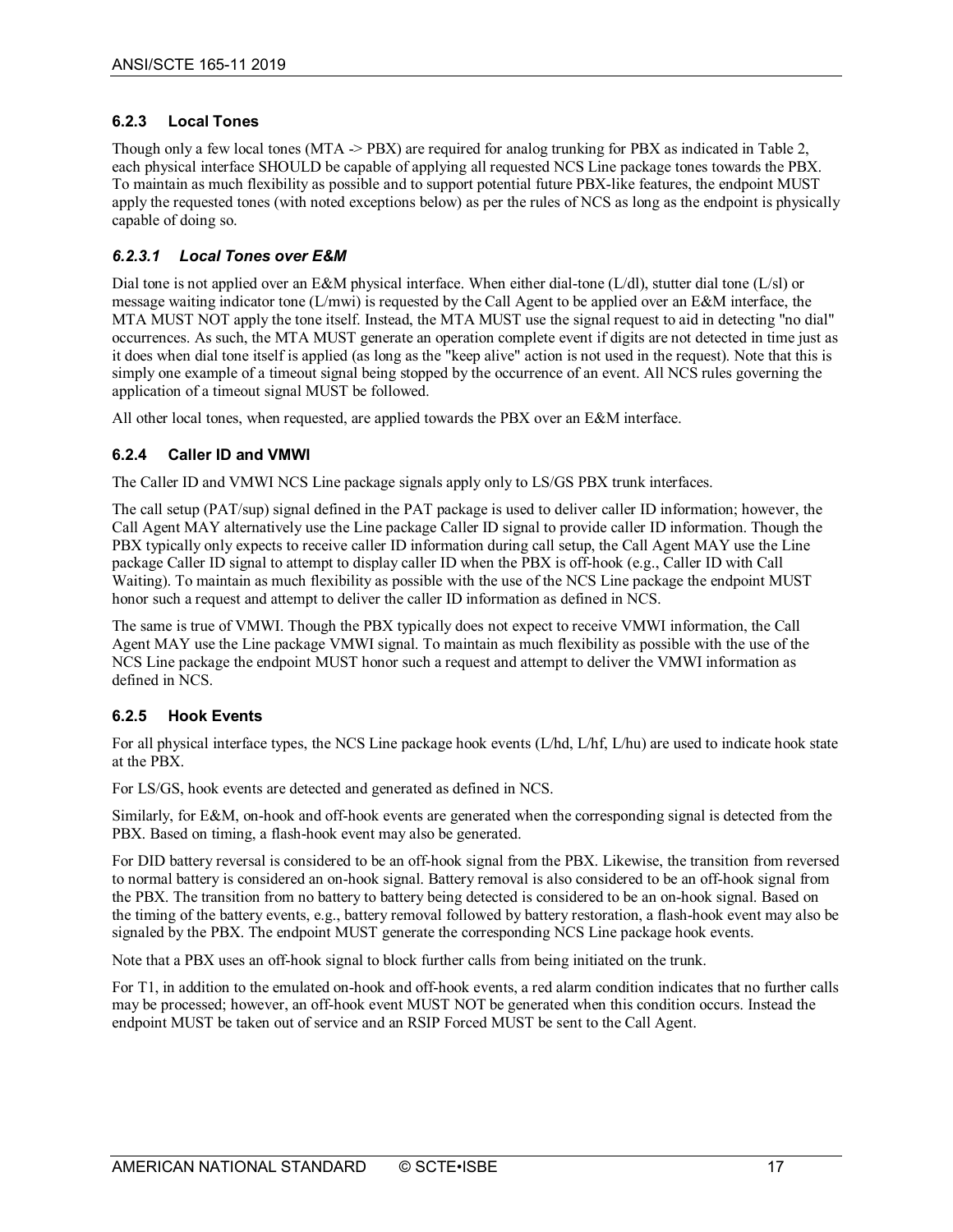#### <span id="page-17-0"></span>**6.2.6 Open Signal Interval**

For loop-start lines the L/osi NCS Line package signal is used as a trigger for the endpoint to perform a "timed disconnect release". For ground-start lines, the signal is used as a trigger for the endpoint to provide a "guard release" which has similar characteristics to the loop-start "timed disconnect release". This signal is defined in [GR [506\]](#page-6-9) in general terms as an "open signal interval" for both loop-start and ground-start interfaces.

For all PBX trunks, the PAT/rel signal is used as a trigger for the PBX to release the call. For LS/GS the semantics are identical to the L/osi signal. In order to maintain the concept of a physical layer abstraction to the Call Agent and to provide the increased flexibility of the L/osi signal for LS/GS, the L/osi signal is further defined to be identical to the PAT/rel signal for E&M and DID physical interfaces which results in an on-hook from the endpoint. As such, the L/osi signal MAY be used by the CMS as an alternative for PAT/rel for all physical interface types.

For GS/LS the Call Agent MAY adjust the OSI interval using the L/osi signal parameterized with the "to" parameter, e.g., L/osi(to=800). For E&M and DID, however, the "to" parameter has no effect and, if provided, MUST be ignored.

#### <span id="page-17-1"></span>**6.2.7 Ring Requests**

The ring NCS Line package signal requests only apply to LS/GS trunks.

The call setup (PAT/sup) signal defined in the PAT package is used as a trigger to seize the trunk by applying standard ringing; however, the Call Agent MAY alternatively use the Line package RG signal to provide ringing. Though the PBX typically only expects to receive standard ringing, the Call Agent MAY request other defined the Line package ring signals  $(0 - R7, RS)$  to seize the trunk. To maintain as much flexibility as possible with the use of the NCS Line package the endpoint MUST honor such a request and attempt to seize the trunk using the defined ring signal.

#### <span id="page-17-2"></span>**6.2.8 T1 Trunk Signaling Requirements**

T1 is a digital trunk interface. As such, the signaling between the MTA and PBX required to support one-way incoming, one-way outgoing and two-way PBX trunks is emulated using Channel Associated Signaling (CAS). The signaling between the MTA and Call Agent, however, remains unchanged. In other words, the fact that the physical interface is emulated digitally is of no consequence to the Call Agent.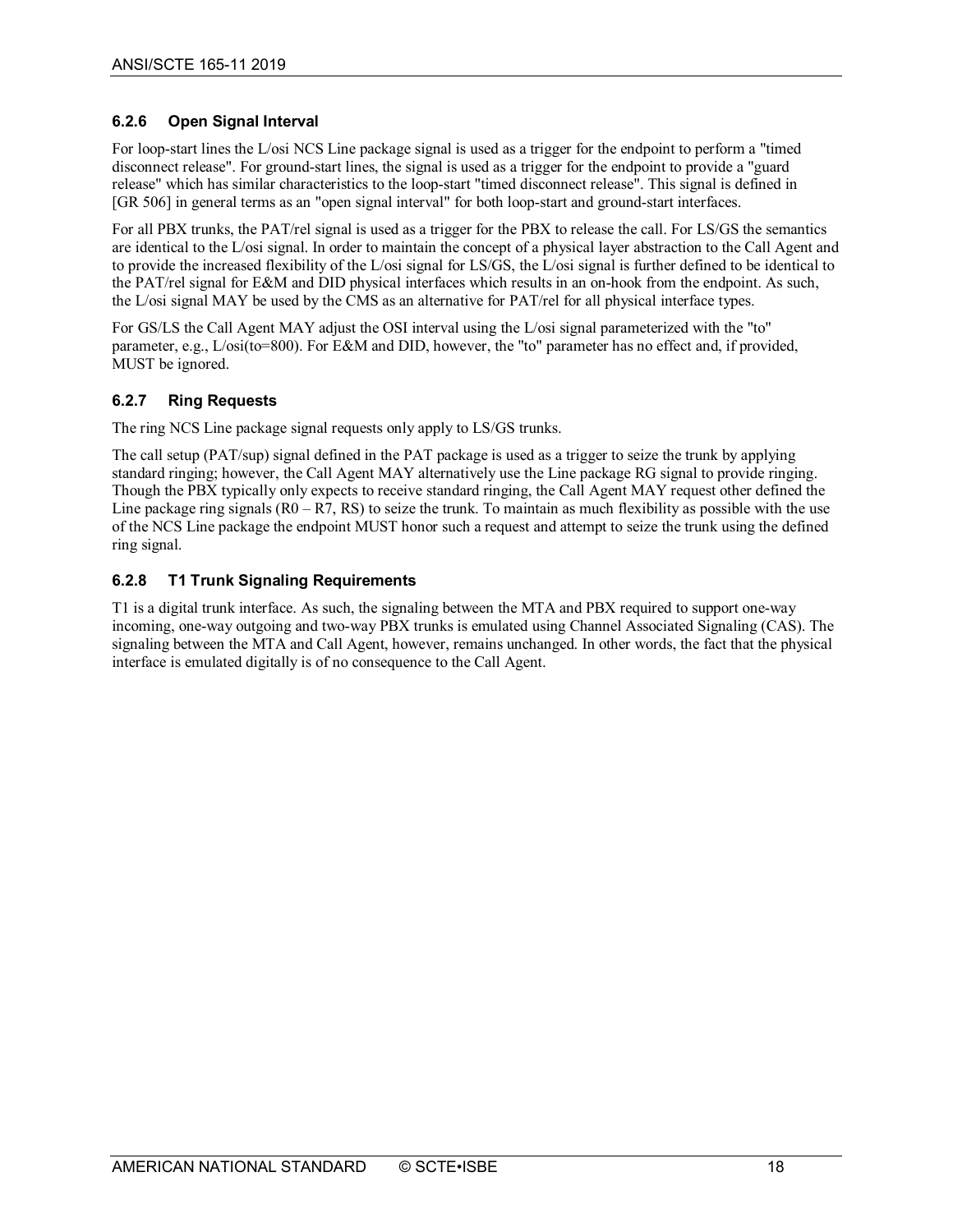# <span id="page-18-0"></span>**Annex A Event Packages (Normative)**

This section defines a set of event packages for the various types of endpoints currently defined by IPCablecom for embedded clients.

Each package defines a package name for the package and event codes and definitions for each of the events in the package. In the tables of events/signals for each package, there are five columns:

**Code** The package unique event code used for the event/signal.

| <b>Description</b> A short description of the event/signal. |                                                                                                                                                                                 |                                                                                                                                                                                                                                                                        |  |  |
|-------------------------------------------------------------|---------------------------------------------------------------------------------------------------------------------------------------------------------------------------------|------------------------------------------------------------------------------------------------------------------------------------------------------------------------------------------------------------------------------------------------------------------------|--|--|
| Event                                                       | A check mark appears in this column if the event can be Requested by the Call Agent.<br>Alternatively, one or more of the following symbols may appear:                         |                                                                                                                                                                                                                                                                        |  |  |
|                                                             | "P"<br>"S"<br>"C"                                                                                                                                                               | indicating that the event is persistent,<br>indicating that the event is an event-state that may be audited,<br>indicating that the event/signal may be detected/applied on a connection.                                                                              |  |  |
| Signal                                                      | If nothing appears in this column for an event, then the event cannot be signaled on command<br>by the Call Agent. Otherwise, the following symbols identify the type of event: |                                                                                                                                                                                                                                                                        |  |  |
|                                                             | "00"                                                                                                                                                                            | On/Off signal. The signal is turned on until commanded by the Call Agent to turn<br>it off, and vice versa.                                                                                                                                                            |  |  |
|                                                             | "ТО"                                                                                                                                                                            | Timeout signal. The signal lasts for a given duration unless it is superseded by a<br>new signal. Default time-out values are supplied. A value of zero indicates that<br>the time-out period is infinite. The provisioning process may alter these default<br>values. |  |  |
|                                                             | "BR"                                                                                                                                                                            | Brief signal. The event has a short, known duration.                                                                                                                                                                                                                   |  |  |

**Additional info** Provides additional information about the event/signal, e.g., the default duration of TO signals.

Unless otherwise stated, all events are detected on endpoints. Likewise, unless otherwise stated, all signals are applied onto endpoints. When the application of a signal onto an endpoint results in the generation of audio, the audio is not forwarded onto any connection residing on the endpoint. However, when the signal is applied to a connection, the audio generated by will be forwarded onto the associated connection irrespective of the connection mode.

# <span id="page-18-1"></span>**A.1 IPCablecom Analog Trunking for PBX Package**

Package name: PAT

The codes listed in [Table](#page-18-2) 3 below are used to identify events and signals for the "IPCablecom Analog Trunking for PBX" package for "analog access lines". This package provides missing functionality from the NCS Line package required to support analog trunking for PBX and, therefore, MUST be used in conjunction with the NCS Line package.

<span id="page-18-2"></span>

| Code                  | <b>Description</b>        | <b>Event</b>  | Signal         | <b>Additional Info</b> |
|-----------------------|---------------------------|---------------|----------------|------------------------|
| ans                   | Call Answer               |               | <b>BR</b>      |                        |
| bl                    | Call Block                |               | O <sub>O</sub> |                        |
| $_{\rm oc}$           | <b>Operation Complete</b> | $\mathcal{N}$ | ۰              |                        |
| of                    | <b>Operation Failure</b>  | $\mathcal{N}$ | ۰              |                        |
| rel                   | Release Call              |               | <b>BR</b>      |                        |
| sup(addr, ti, nu, na) | Call Setup                |               | TO             | $Time-out = infinite$  |

*Table 3 – PAT Package Codes for Events and Signals*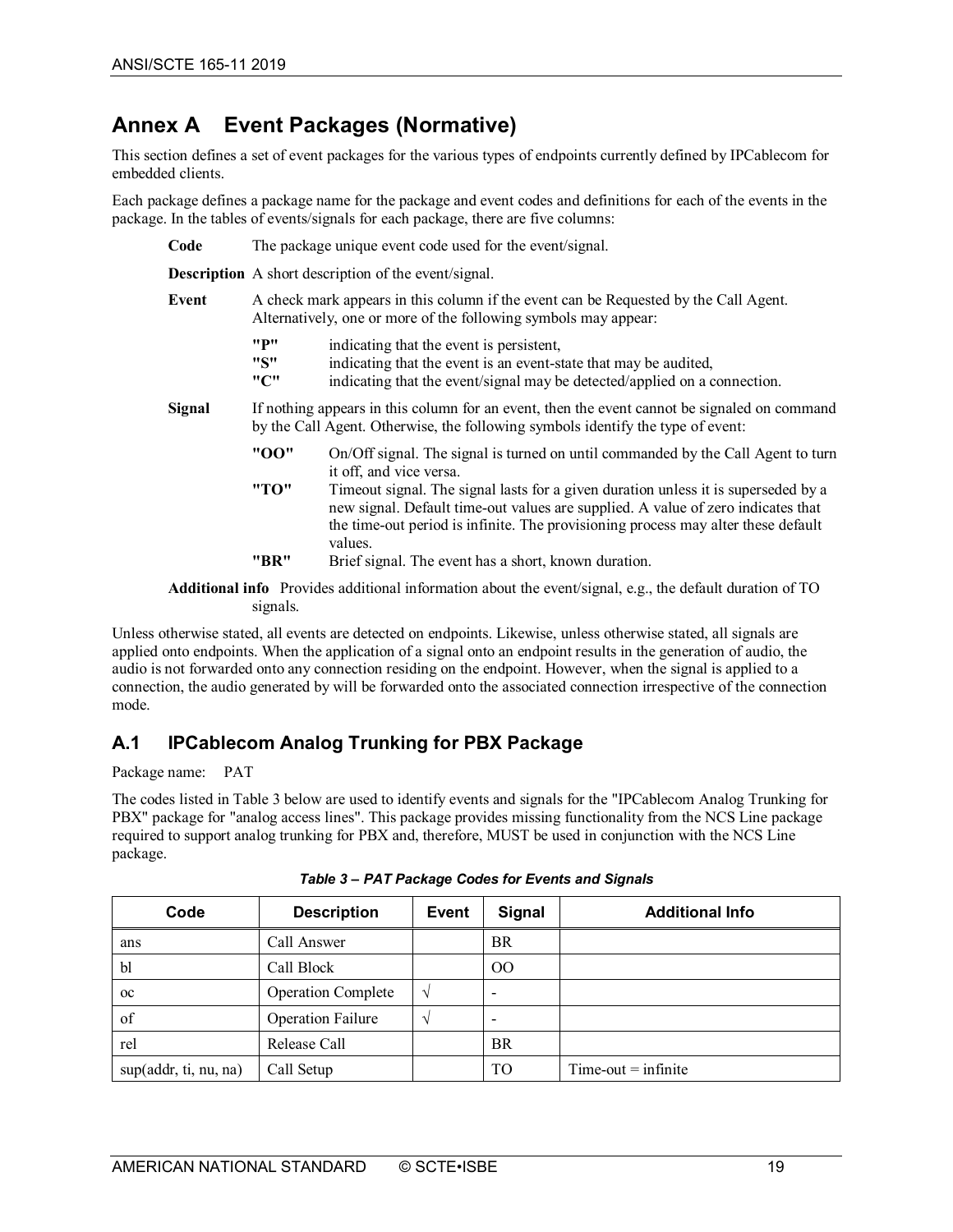The definition of the individual events and signals are as follows:

**Call answer (ans):** A signal indicating that the far end has answered. For loop-start and ground-start PBX trunks a Reverse Loop Current Feed (RLCF) condition is applied as defined in [GR [506\].](#page-6-9) For E&M PBX trunks, an off-hook signal is applied which indicates that the call has been answered and that cut-through has been established.

When the call is answered at the PBX an off-hook event is generated as defined in the NCS Line package. This is applicable to all interface types except DID.

**Call block (bl):** Depending on the physical interface, this is either a battery removal or a steady off-hook signal typically applied to one-way outgoing trunks (PBX  $\rightarrow$  endpoint), but MAY be applied to one-way incoming and two-way PBX trunks to indicate that no further calls will be accepted. Call block is enabled via the Call Agent by using either "bl" or "bl(+)". The blocked condition remains in effect until disabled via the Call Agent by using "bl(-)". As with other signals of this type, the call block state does not survive a reset.

In the case of DID, an off-hook is not applied towards the PBX. Instead, the endpoint is simply marked as "blocked" internally. Regardless of the physical interface or trunk type, subsequent call setup requests MUST be rejected using error code 513 – not equipped to generate signal. Note in this case that the error condition is not permanent. The Call Agent SHOULD correct the condition when it finds an endpoint unintentionally left in the "blocked" state. One way to detect such a condition before a call setup is attempted is to audit active signals on the endpoint.

Note that a PBX may also block a trunk by either going off-hook (LS/GS/E&M) or removing battery (DID). When the PBX goes off-hook to block a trunk, the off-hook event defined in the NCS Line package is generated.

**Operation complete (oc):** The operation complete event is generated when the gateway was asked to apply one or several signals of type TO on the endpoint, and one or more of those signals completed without being stopped by the detection of a requested event such as off-hook transition or dialed digit. The completion report may carry as a parameter the name of the signal that came to the end of its live time, as in:

O: PAT/oc(PAT/sup)

When the operation complete event is requested, it cannot be parameterized with any event parameters.

Note that when requested with the "sup" signal (out-pulsing – a TO event), the operation complete event will indicate when out-pulsing is complete.

**Operation failure (of):** In general, the operation failure event may be generated when the endpoint was asked to apply one or several signals of type TO on the endpoint, and one or more of those signals failed prior to timing out. The completion report may carry as a parameter the name of the signal that failed, as in:

O: PAT/of(PAT/sup)

When the operation failure event is requested, event parameters can not be specified.

**Release call (rel):** A "rel" signal sent by the Call Agent to the MTA is a request to release all of the resources associated with the telephony leg of the call. As a result of a "rel" signal, the MTA will respond with an "on-hook" event defined in the NCS Line package, whenever the resources have been released. Releasing resources associated with the telephony leg of the call does not affect existing connections (network legs). It's up to the Call Agent to send the appropriate delete connection commands in order to release any network connections to that endpoint.

For loop-start PBX trunks the "rel" signal results in a "timed disconnect release" which is identical to the OSI signal defined in NCS. For ground-start PBX trunks the "rel" signal results in a tip-ground release which is also considered to be an open signal interval

For E&M and DID PBX trunks the "rel" signal results in on on-hook being applied towards the PBX

The endpoint generates an "on-hook" event defined in the NCS Line package whenever a call is released as a result of an on-hook event from an originating end of a call (normal release) or due to an abnormal event that resulted in releasing the call. It is always up to the Call Agent to release the call (by sending the "rel" signal) for the terminating end of a call.

Following are two scenarios to demonstrate the use of the "rel" signal.

**PBX goes on-hook first:** when the PBX goes on-hook, the on-hook event is generated and is typically notified to the Call Agent. The Call Agent will respond at some point in time with the "rel" signal. This signal has no affect in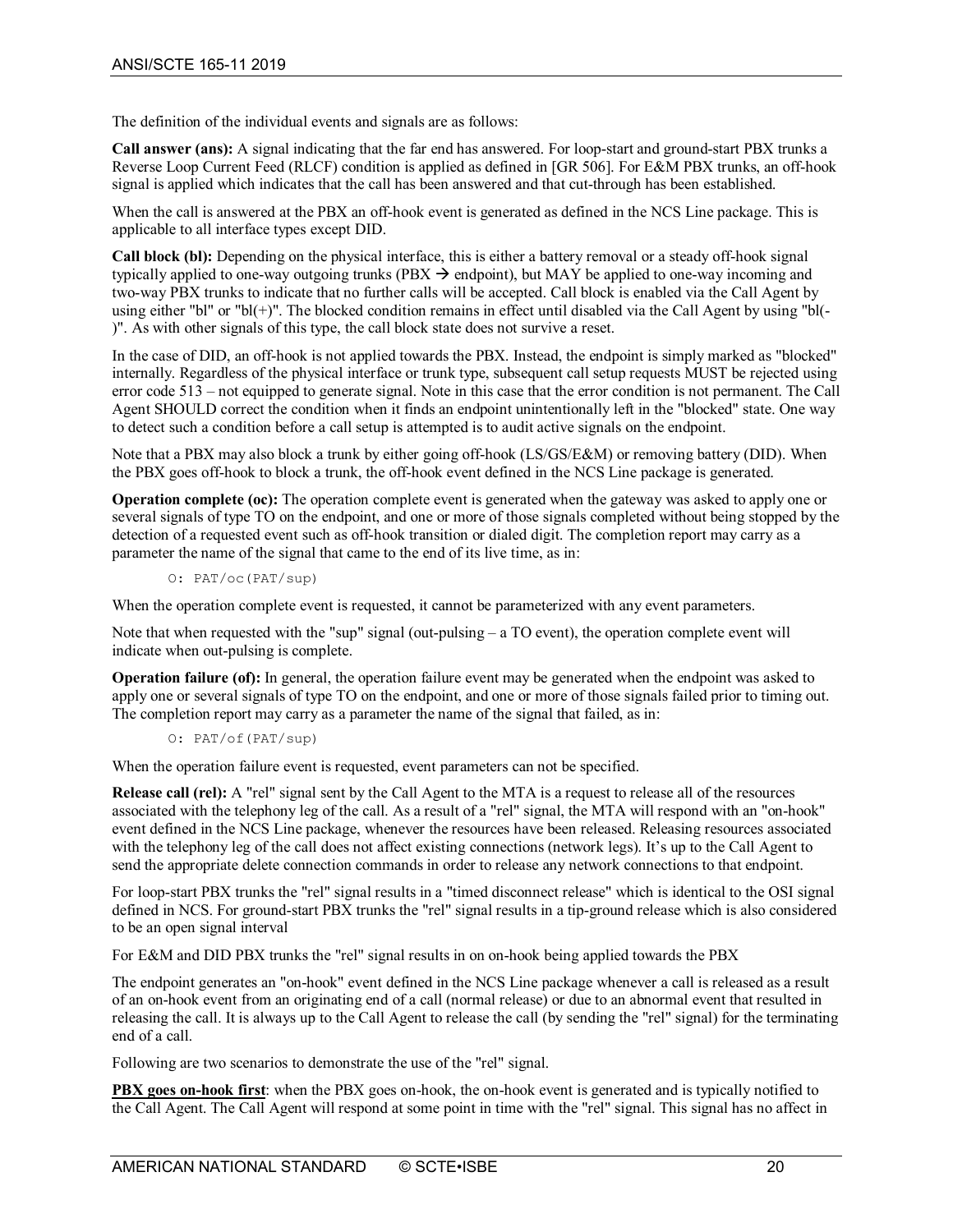this case for LS/GS trunks since the call has already been released. For E&M/DID, however, the endpoint goes onhook.

**Network goes on-hook first**: when the network side goes on-hook, the CMS will respond at some point in time with the "rel" signal. The endpoint will provide the signal as defined above towards the PBX. Some time later the PBX will go on-hook. The on-hook is detected by the endpoint and is processed accordingly.

**Call Setup (sup(address, time, number, name)):** This signal is used for incoming call setup (endpoint to PBX). An "off-hook" event as defined in the NCS Line package is used to indicate when an outgoing call arrives (corresponding to the outgoing off-hook event).

On an incoming trunk, the "sup" signal is used to seize a trunk and possibly out-pulse digits and/or caller ID information. For LS/GS trunks standard ringing is applied to seize the trunk.

Although a time-out signal, call setup time-out MUST be infinite. The endpoint MUST generate either a PAT/oc (for success) or PAT/of (for failure) event to signify its completion. The PAT/oc event MUST occur upon successful completion of out-pulsing of the last stage of information, otherwise PAT/of event MUST occur. The "sup" signal is parameterized with the following comma separated list of parameters sup(address, time, number, name). As shown in [Table](#page-20-0) 4 below, depending on the physical interface, some of the parameters are either optional or ignored when provided. In any case, when these parameters are missing from the request each of the commas will always be included.

<span id="page-20-0"></span>

| Interface Type | <b>Address</b> | Time     | <b>Number</b> | <b>Name</b> |
|----------------|----------------|----------|---------------|-------------|
| LS or GS       | lgnored        | Optional | Optional      | Optional    |
| E&M or DID     | Mandatory      | lgnored  | Optional      | lgnored     |

*Table 4 – Call Setup Parameters*

The four parameters of the "sup" signal are defined below:

- The **address** parameter is coded as an ASCII character string of decimal digits that identify the destination number. White spaces are permitted if the string is quoted, however they will be ignored. For LS/GS trunks the address parameter, if provided, MUST be ignored. For E&M/DID trunks this parameter MUST be present. In this case the command containing the "sup" signal MUST be rejected if the address parameter is not present. To maintain the physical layer abstraction, it is RECOMMENDED that the Call Agent always provide the address parameter.
- The **time** parameter contains the calling timestamp and is coded as "MM/DD/HH/MM", where the first MM is a two-digit value for Month between 01 and 12, DD is a two-digit value for Day between 1 and 31, and Hour and Minute are two-digit values coded according to military local time, e.g., 00 is midnight, 01 is 1 a.m., and 13 is 1 p.m. For E&M/DID trunks the time parameter, if provided, MUST be ignored.
- The **number** parameter is coded as an ASCII character string of decimal digits that identify the calling line number. White spaces are permitted if the string is quoted, however they will be ignored.
- The **name** parameter is coded as a string of ASCII characters that identify the calling line name. White spaces, commas, and parentheses are permitted if the string is quoted. For E&M/DID trunks the name parameter, if provided, MUST be ignored.

See [\[TR-NWT-001188\]](#page-6-10) an[d \[TR-NWT-000031\]](#page-6-11) for more information on the caller ID parameters of the "sup" signal.

As shown above, caller ID information MAY be supplied to the endpoint via the "sup" signal. Only the fields relevant to the physical interface are used. The rest are ignored. For LS/GS trunks, full caller ID information may be delivered. For E&M and DID trunks, however, only the caller ID number is delivered as shown in [Table](#page-21-1) 6.

When the "sup" signal is requested and Caller ID information is not present, the operation complete event is generated after the last destination address digit is out-pulsed as described above. If the destination address parameter is either excluded from the "sup" signal request or ignored, then the operation complete event is generated after the PBX goes off-hook. This is applicable only to LS/GS trunks. For E&M/DID the destination address MUST be provided.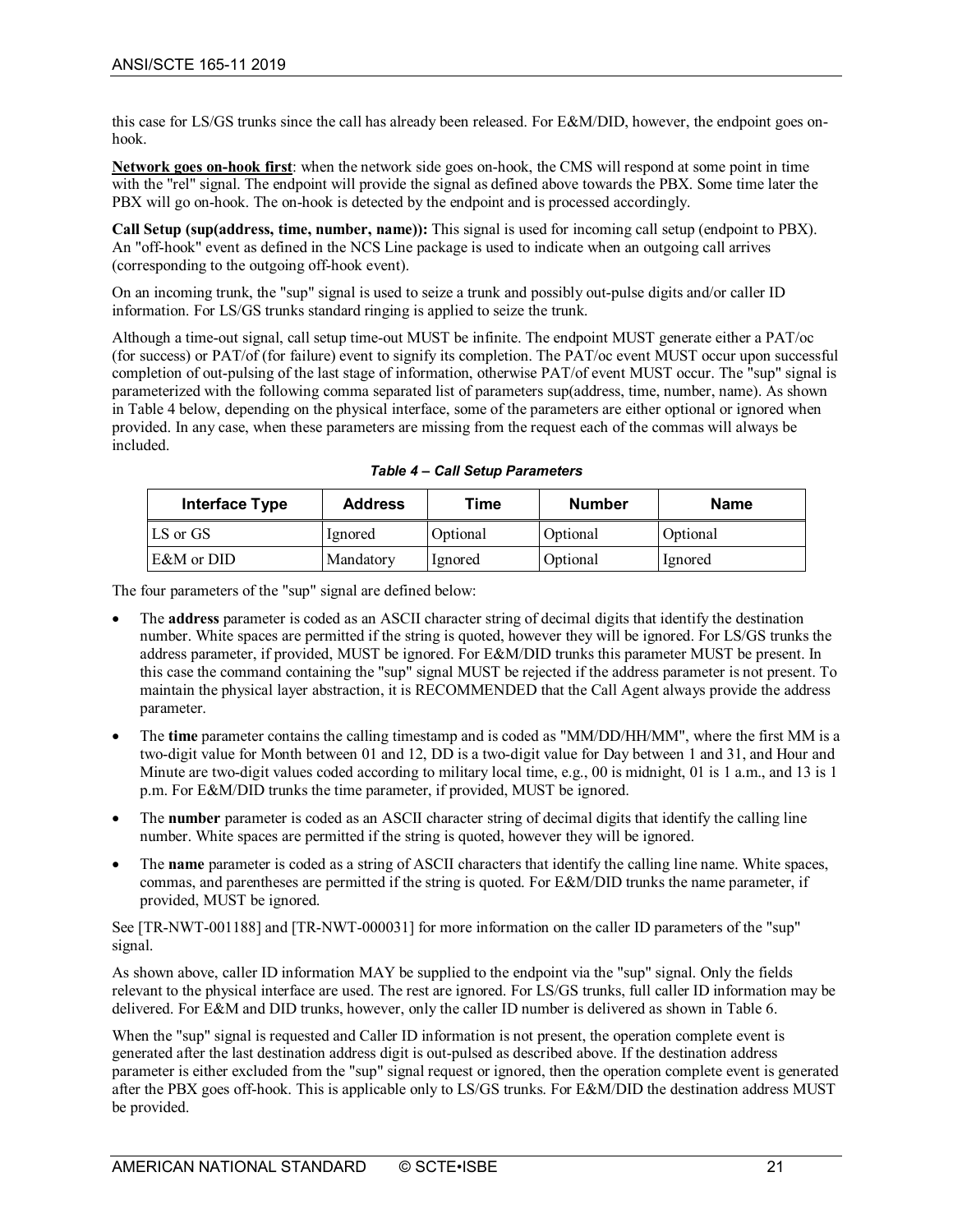<span id="page-21-0"></span>The following table shows some interactions between the MTA and the PBX for single stage out-pulsing applications (i.e., "sup" signal with <addr> field present in command only).

| <b>Interface Type</b> | <b>Setup</b>       | <b>Interactions</b>                    |                                                                      |                                        |
|-----------------------|--------------------|----------------------------------------|----------------------------------------------------------------------|----------------------------------------|
| Wink start            | sup(address, , , ) | <b>MTA</b><br><b>MTA</b><br><b>MTA</b> | off-hook $\rightarrow$<br>$\leftarrow$ wink<br>address $\rightarrow$ | <b>PBX</b><br><b>PBX</b><br><b>PBX</b> |
| Immediate start       | sup(address, , , ) | <b>MTA</b><br><b>MTA</b>               | off-hook $\rightarrow$<br>address $\rightarrow$                      | <b>PBX</b><br><b>PBX</b>               |

*Table 5 – PBX Sequencing during Call Setup (Single Stage)*

An example Call Setup signal using DTMF digits is as follows:

PAT/sup(5551234, , , )

<span id="page-21-1"></span>[Table](#page-21-1) 6 shows an example of multi-stage signaling (i.e., both caller ID number and address parameters present in command). There are many variations of caller ID delivery to a PBX and most are specific to the PBX itself. The example in th[e Table](#page-21-1) 6 is only one variation. The MTA MAY need to be configured with the caller ID delivery method if it supports more than one.

*Table 6 – PBX Sequencing during Call Setup (Multi-Stage)*

| <b>Setup</b>             | <b>Interactions</b> |                              |            |
|--------------------------|---------------------|------------------------------|------------|
| sup(address, , number, ) |                     | $MTA$ off-hook $\rightarrow$ | <b>PBX</b> |
|                          |                     | $MTA \leftarrow \text{wink}$ | <b>PBX</b> |
|                          |                     | $MTA$ number $\rightarrow$   | <b>PBX</b> |
|                          | <b>MTA</b>          | address $\rightarrow$        | <b>PRX</b> |

In either case the off-hook event defined in the NCS Line package is an indication of off-hook from the far end (the other end answered).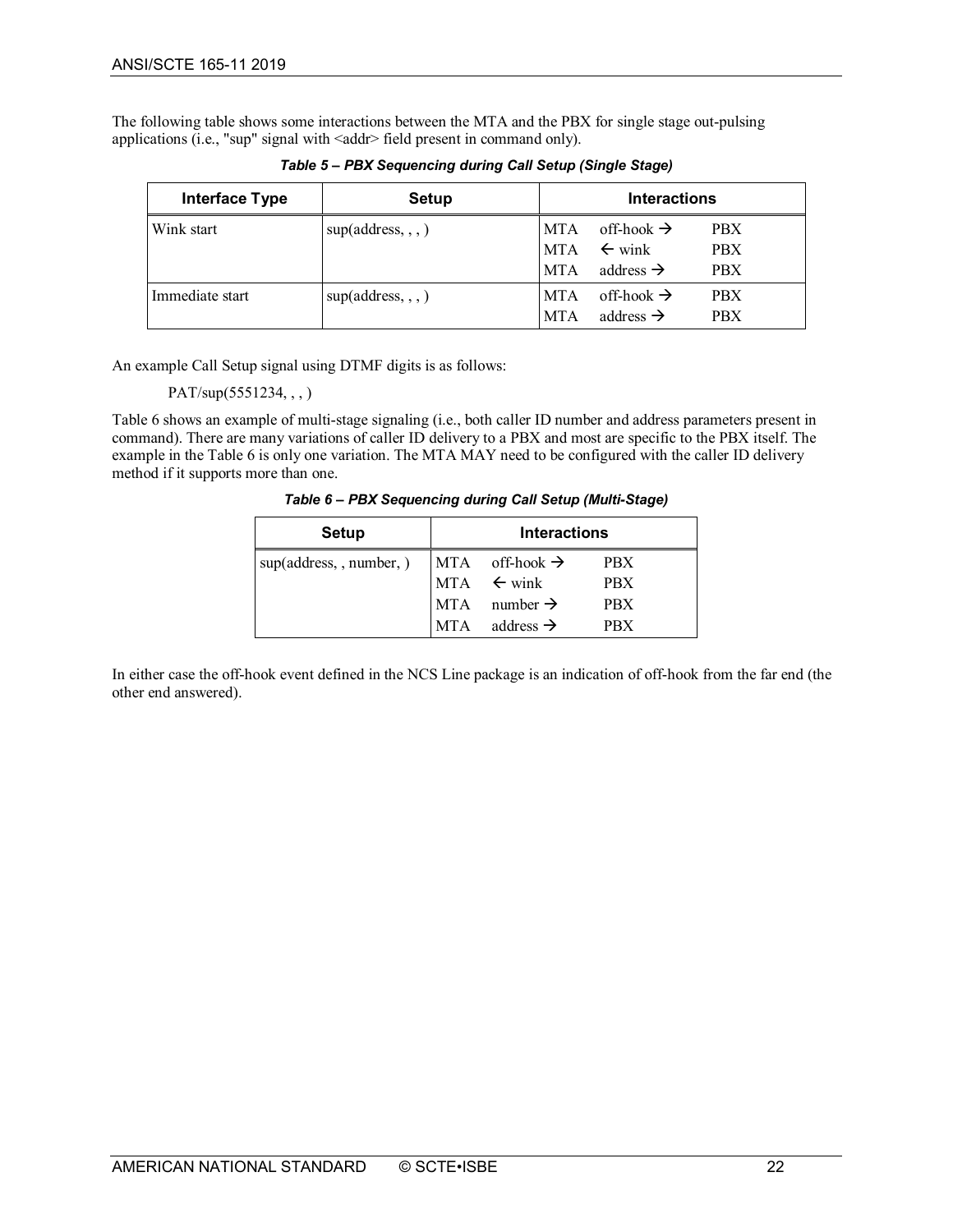# <span id="page-22-0"></span>**Annex B Sample Call Flows (Informative)**

Sample call flows are provided below to demonstrate call setup, call teardown, and call block/release. In order to show both variations of call setup – PBX initiated and network initiated – the call is originated on one PBX and terminated on another. The same is true of the call teardown example. The call, prior to teardown, is setup between two separate PBX's which in essence shows both variations of call teardown – PBX initiated and network initiated.

For simplicity, only one Call Agent is used in all call flow examples below since intra Call Agent communications is beyond the scope of this specification.

# <span id="page-22-1"></span>**B.1 CALL SETUP Call Flow Example**

In the following example call flow, the call is originated on PBX-o which uses either a one-way outgoing or twoway PBX trunk connected to an endpoint on either an MTA or Media Gateway and is denoted as EP-o. The call is terminated on PBX-t which is connected to another MTA or Media Gateway using either a one-way incoming or two-way PBX trunk and is denoted as EP-t.

| # <sub>1</sub> | $PBX - O$                | $EP-O$<br>==  ===========   ============= | CA<br>--------------                | $EP-t$<br>--------------                                                                                   | PBX-t<br>$=$ $=$ $=$ $=$ |
|----------------|--------------------------|-------------------------------------------|-------------------------------------|------------------------------------------------------------------------------------------------------------|--------------------------|
| $\mathbf{1}$   | off-hook ->              |                                           |                                     |                                                                                                            |                          |
| 21             |                          | $NTFY(hd)$   $->$                         |                                     |                                                                                                            |                          |
| 31             |                          |                                           | $< - 1200$                          |                                                                                                            |                          |
| 4              |                          |                                           | $\le$ - $ $ RQNT $(d1,$ digits $) $ |                                                                                                            |                          |
| 5              |                          | $2001 - >$                                |                                     |                                                                                                            |                          |
| 61             |                          | <-   start dial                           |                                     |                                                                                                            |                          |
| 71             | $digits$   $\rightarrow$ |                                           |                                     |                                                                                                            |                          |
| 8 <sub>1</sub> |                          | $NTFY$ (digits) $ ->$                     |                                     |                                                                                                            |                          |
| 9 <sub>1</sub> |                          |                                           | $<-1200$                            |                                                                                                            |                          |
| 10             |                          |                                           | $\leq -$   RQNT (rt, hu)            |                                                                                                            |                          |
| 111            |                          | $2001 - >$                                |                                     |                                                                                                            |                          |
| 12             |                          | $\leftarrow$   ring back                  |                                     |                                                                                                            |                          |
| 13             |                          |                                           | $\lt$ – $\mid$ CRCX                 |                                                                                                            |                          |
| 14             |                          | 200 (sdp-o)  ->                           |                                     |                                                                                                            |                          |
| $- -$          |                          |                                           |                                     |                                                                                                            |                          |
| 15             |                          |                                           | $ $ RQNT (sup, oc, of) $ ->$        |                                                                                                            |                          |
| 16             |                          |                                           |                                     | $<-1200$                                                                                                   |                          |
| 17             |                          |                                           |                                     | call setup ->                                                                                              |                          |
| 18             |                          |                                           |                                     |                                                                                                            | $\leftarrow$ setup ack   |
| 19             |                          |                                           |                                     | $address/cid$ ->                                                                                           |                          |
| 20             |                          |                                           |                                     | $\left\langle -\left\vert \text{NTFY}\left( \text{o}c\left( \text{sup}\right) \right. \right) \right\vert$ |                          |
| 21             |                          |                                           | $2001 - >$                          |                                                                                                            |                          |
| 22             |                          |                                           | $RONT(hd)$ $\rightarrow$            |                                                                                                            |                          |
| 23             |                          |                                           |                                     | $\le -1200$                                                                                                |                          |
| 24             |                          |                                           |                                     |                                                                                                            | <-loff-hook              |
| 25             |                          |                                           |                                     | $<- NTFY(hd) $                                                                                             |                          |
| 26             |                          |                                           | $2001 - >$                          |                                                                                                            |                          |
| 27             |                          |                                           | $RONT(hu)$ $\rightarrow$            |                                                                                                            |                          |
| 28 <br> 29     |                          |                                           |                                     | $<-1200$                                                                                                   |                          |
| 30             |                          |                                           | $CRCX(Sdp-o)$ $\mid$ ->             |                                                                                                            |                          |
|                |                          |                                           |                                     | $<-1200$ (sdp-t)                                                                                           |                          |
| 31             |                          |                                           | $\leftarrow$   MDCX (sdp-t)         |                                                                                                            |                          |
| 32             |                          | $2001 - >$                                |                                     |                                                                                                            |                          |
| 33             |                          |                                           | $<-$   RQNT (ans)                   |                                                                                                            |                          |
| 34             |                          | $2001 - >$                                |                                     |                                                                                                            |                          |
| 35             |                          | $\leq -$   answer sup.                    |                                     |                                                                                                            |                          |
|                |                          |                                           |                                     |                                                                                                            |                          |

Step 1:

A user behind PBX-o goes off-hook and dials "9", for example, to seize an outside line. PBX-o signals off-hook towards EP-o to seize an available trunk.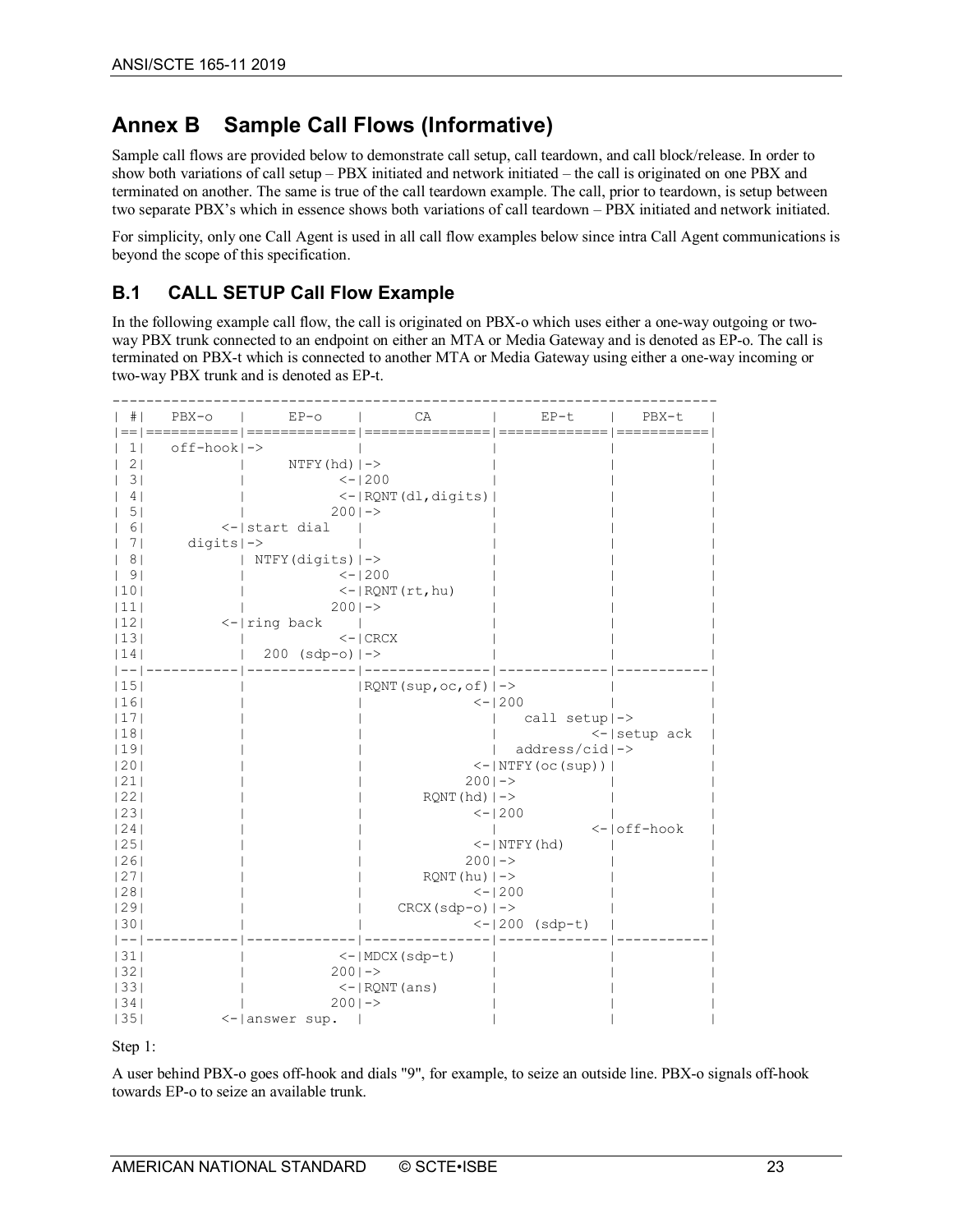Step 2:

The off-hook event is notified to the Call Agent.

```
NTFY 6 aaln/1@ep-o.whatever.net MGCP 1.0 NCS 1.0
X: 36
O: hd
```
Step 3:

The Call Agent acknowledges the NTFY.

200 6 OK

Step 4:

The Call Agent sends an RQNT to play dial tone and request digits according to the supplied digit map.

```
RQNT 41 aaln/1@ep-o.whatever.net MGCP 1.0 NCS 1.0
X: 37
D: (XXXXXX|X, [T]])R: hu, [0-9*#T](D)
S: dl
```
Step 5:

EP-o acknowledges the RQNT.

200 41 OK

Step 6:

EP-o applies the start of dialing signal. For LS and GS dial tone is applied. For E&M, start of dialing is signaled according to the start of dialing method configured. For wink start a 200 ms off-hook wink is applied towards the PBX. For delay start a 140 ms off-hook signal is generated. The dial tone requested in step 4 above is not applied, but a timer is set at this point based on the configuration for default dial tone timeout. An "operation complete" event is generated if digits are not detected in time.

Step 7:

EP-o collects the digits generated by PBX-o.

Step 8:

The digits collected in step 7 trigger a match in the digit map. EP-o sends a NTFY to the Call Agent.

```
NTFY 7 aaln/1@ep-o.whatever.net MGCP 1.0 NCS 1.0
X: 37
O: 5,5,5,1,2,1,2
```
Step 9:

The Call Agent acknowledges the NTFY.

200 7 OK

Step 10:

The Call Agent sends an RQNT to play ring back tone and requests notification of on-hook.

RQNT 42 aaln/1@ep-o.whatever.net MGCP 1.0 NCS 1.0 X: 38

R: hu

S: rt

Step 11:

EP-o acknowledges the RQNT.

200 42 OK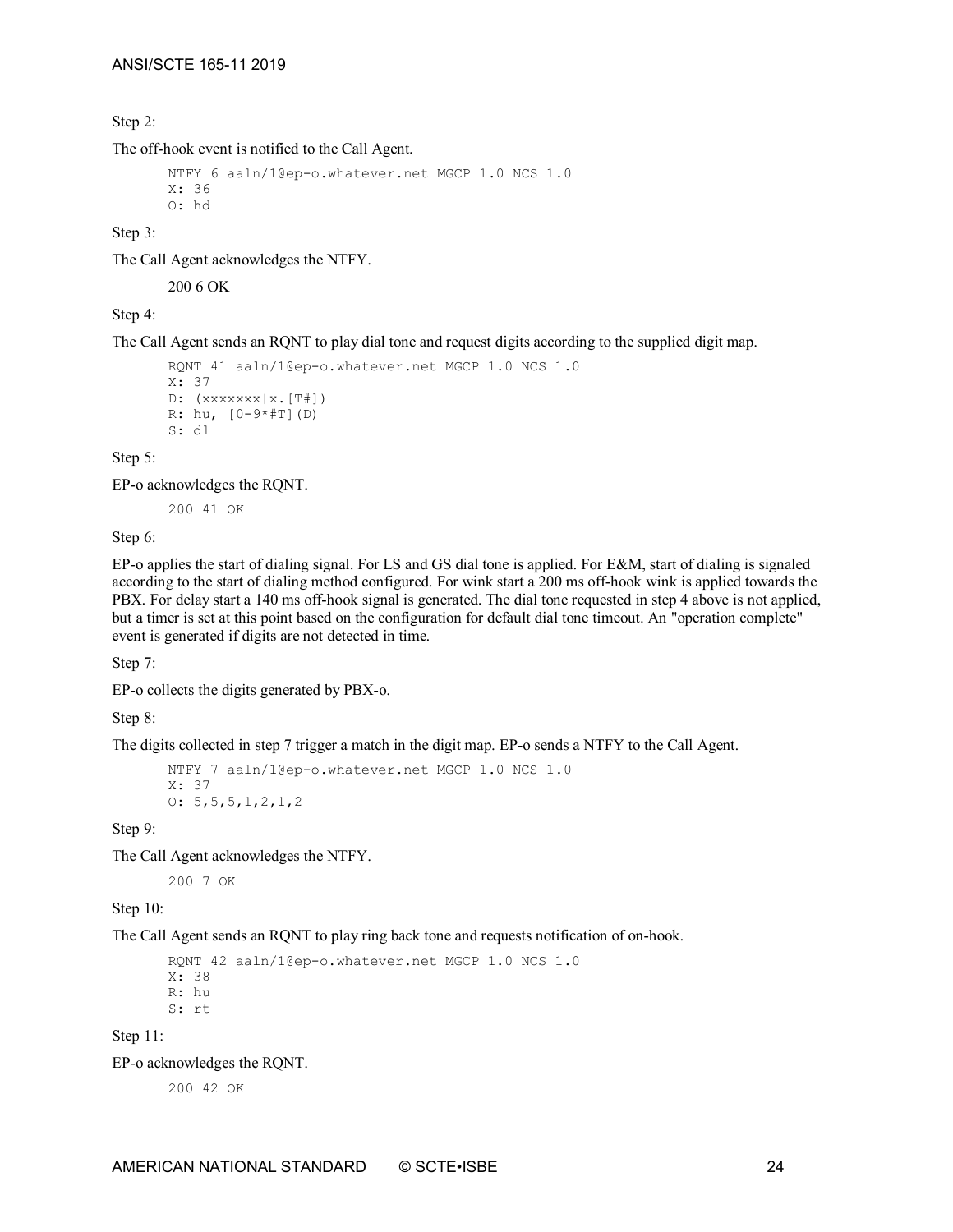Step 12:

EP-o applies ring back tone towards PBX-o.

Step 13:

The Call Agent creates a connection on EP-o.

```
CRCX 43 aaln/1@ep-o.whatever.net MGCP 1.0 NCS 1.0
C: 51005E4E0003A9ED1700
M: inactive
L: mp:20, a:PCMU
```
Step 14:

EP-o creates the connection, acknowledges the CRCX and returns its SDP.

200 43 OK I: 3  $<$ sdp-o $>$ 

Step 15:

The Call Agent requests call setup on EP-t by sending an RQNT with PAT/sup.

```
RQNT 44 aaln/1@ep-t.whatever.net MGCP 1.0 NCS 1.0
X: 39
R: hd, PAT/oc, PAT/of
S: PAT/sup(5551212, 02/13/06/59, 5551313, "John Doe")
```
Step 16:

EP-t acknowledges the RQNT.

200 44 OK

Step 17:

EP-t applies the call setup signal towards PBX-t to seize the trunk. For LS and GS standard ringing is applied to seize the trunk. For E&M and DID EP-t signals off-hook to seize the trunk.

Step 18:

EP-t receives a setup acknowledgment from PBX-t. This signal only applies to E&M and DID trunks configured with a start of dialing method of wink or delay. For wink start a 200 ms off-hook wink is signaled from PBX-t. For delay start a 140 ms off-hook signal is generated.

If EP-t does not receive the expected setup acknowledgment in time an "operation failure" event is generated against the PAT/sup signal.

Step 19:

EP-t sends caller ID and/or address information provided via the PAT/sup signal request. For LS and GS lines, full caller ID information is delivered via FSK signaling after the first ring cycle. The address information is ignored. For E&M and DID the address information and caller ID number is delivered to PBX-t. The rest is ignored. Furthermore, only the last "N" digits of the address are out-pulsed towards the PBX where N is equal to the configured value of the "maximum out-pulse dial string". So, for example, if the maximum out-pulse dial string is set to four, then only digits "1, 2, 1, 2" are out-pulsed in this example.

Step 20:

Upon completion of caller ID and/or address delivery the EP-t generates an "operation complete" event for the PAT/sup signal and sends a NTFY to the Call Agent.

```
NTFY 8 aaln/1@ep-t.whatever.net MGCP 1.0 NCS 1.0
X: 39
O: PAT/oc(PAT/sup)
```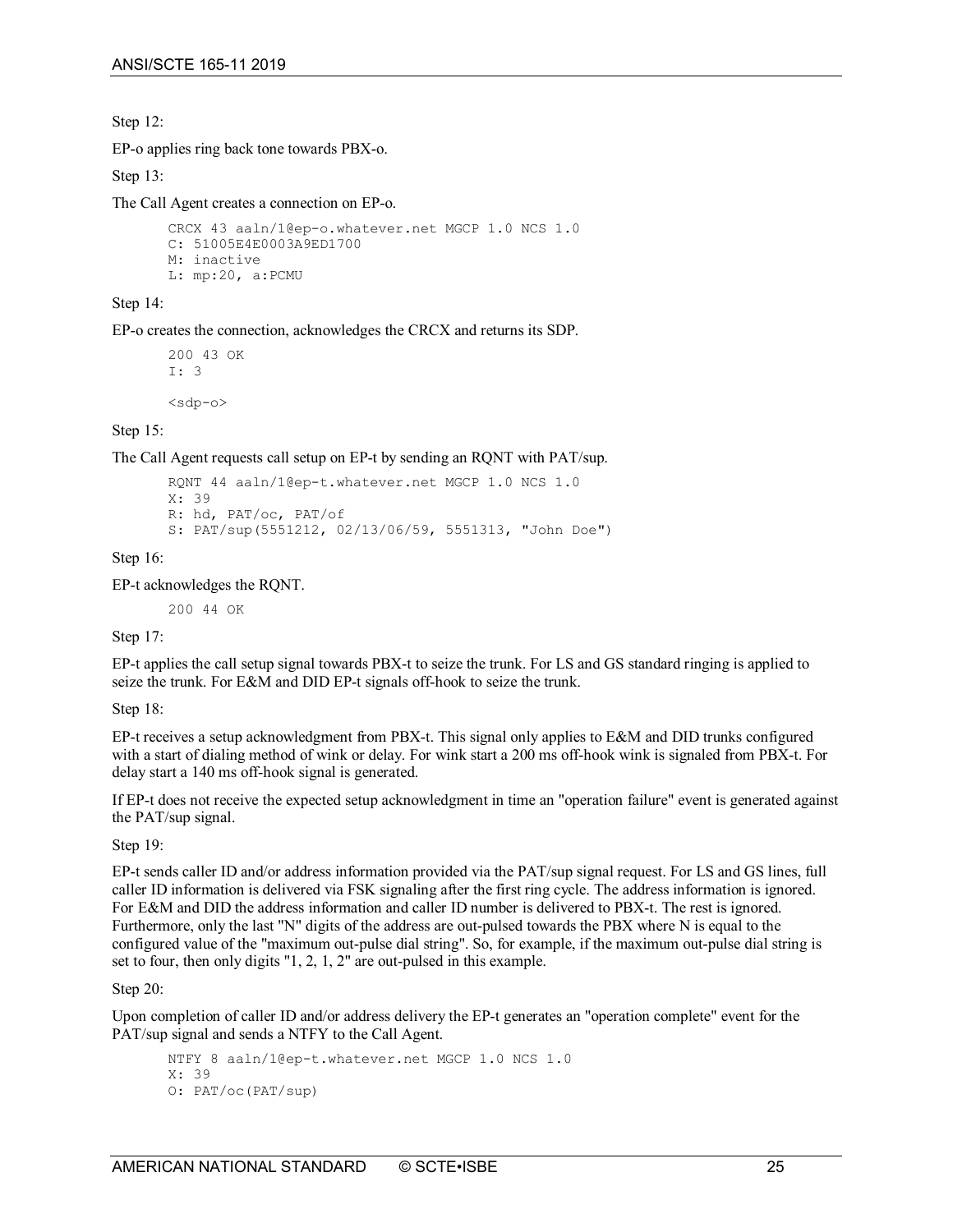Step 21:

The Call Agent acknowledges the NTFY.

200 8 OK

Step 22:

The Call Agent sends an RQNT to request off-hook.

```
RQNT 45 aaln/1@ep-t.whatever.net MGCP 1.0 NCS 1.0
X: 3A
R: hd
```
Step 23:

EP-t acknowledges the RQNT.

200 45 OK

Step 24:

The far end answers which results in PBX-t signaling off-hook. For LS, GS and DID PBX-t applies reverse battery to signal that the far end answered. For E&M PBX-t signals off-hook.

Step 25:

EP-t notifies the off-hook event.

```
NTFY 9 aaln/1@ep-t.whatever.net MGCP 1.0 NCS 1.0
X: 3A
O: hd
```
Step 26:

The Call Agent acknowledges the NTFY.

200 9 OK

Step 27:

The Call Agent sends an RQNT to request on-hook.

```
RQNT 46 aaln/1@ep-t.whatever.net MGCP 1.0 NCS 1.0
X: 3B
R: hu
```
Step 28:

EP-t acknowledges the RQNT.

200 46 OK

Step 29:

The Call Agent creates a connection on EP-t which includes sdp-o.

```
CRCX 47 aaln/1@ep-t.whatever.net MGCP 1.0 NCS 1.0
C: 51005E4E0003A9ED1700
M: sendrecv
L: mp:20, a:PCMU
```
 $<$ sdp-o $>$ 

Step 30:

EP-t acknowledges the CRCX and returns its SDP.

```
200 47 OK
I: 4
<sdp-t>
```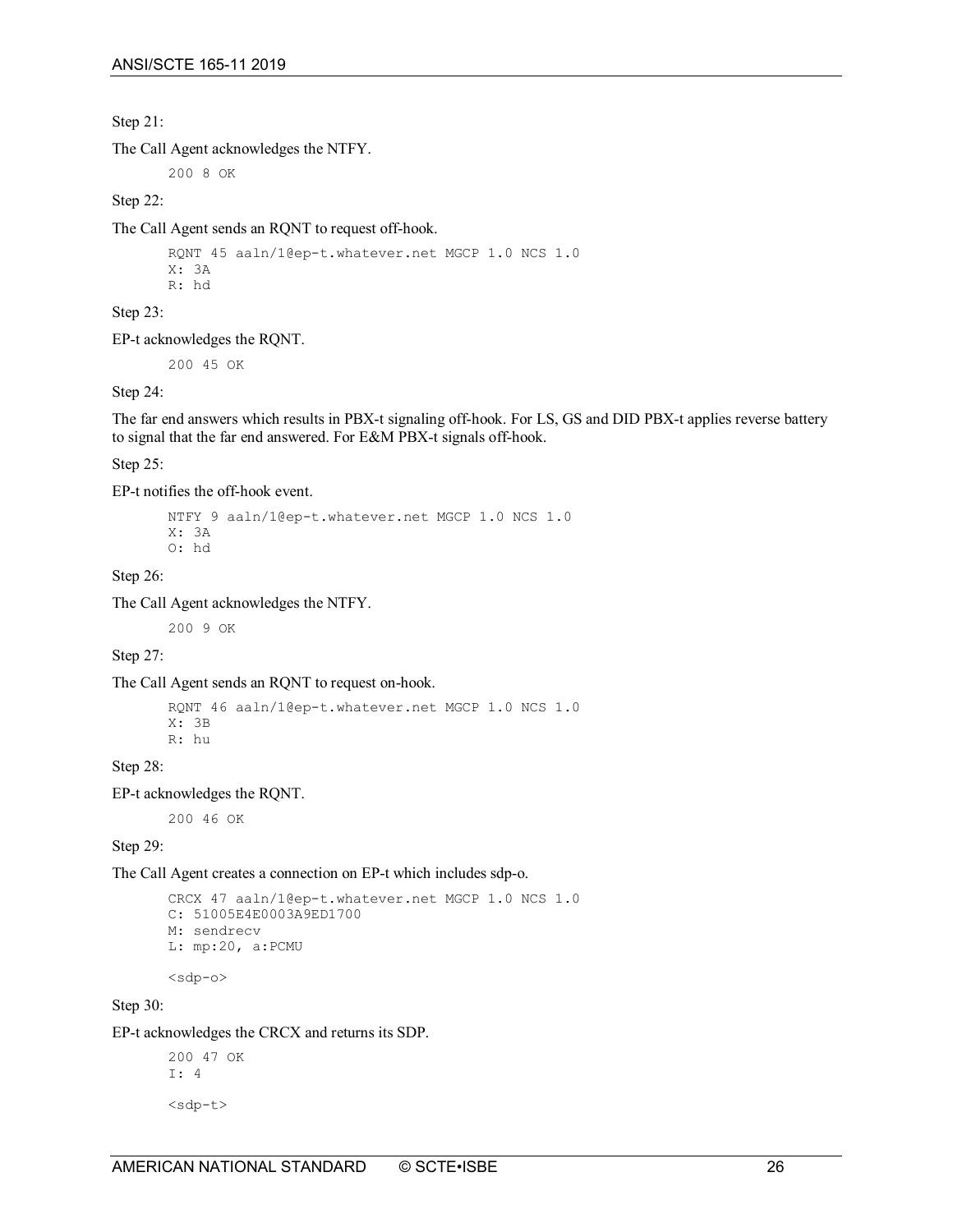Step 31:

The Call Agent modifies the connection on EP-o to send-receive.

```
MDCX 48 aaln/1@ep-o.whatever.net MGCP 1.0 NCS 1.0
C: 51005E4E0003A9ED1700
I: 3
M: sendrecv
```
Step: 31:

EP-o acknowledges the MDCX.

200 48 OK

Step 32:

#### The Call Agent sends an RQNT to EP-o to apply answer supervision.

```
RQNT 49 aaln/1@ep-o.whatever.net MGCP 1.0 NCS 1.0
X: 3C
R: hu
S: PAT/ans
```
Step 33:

EP-o acknowledges the RQNT.

200 49 OK

Step 34:

```
EP-o applies answer supervision towards PBX-o. For LS and GS EP-o applies 
reverse battery. For E&M EP-o applies off-hook. At this point the call is fully 
established.
```
## <span id="page-26-0"></span>**B.2 CALL TEARDOWN Call Flow Example**

In the following example call flow, PBX-o is connected to either an MTA or Media Gateway via a one-way or twoway PBX trunk. The endpoint is denoted as EP-o. PBX-t is connected to either an MTA or Media Gateway via a one-way or two-way PBX trunk. The endpoint is denoted as EP-t. A call is fully established between PBX-o and PBX-t.

| #  | $PBX-O$                 | $EP-O$                          | CA                                       | $EP-t$                   | PBX-t            |
|----|-------------------------|---------------------------------|------------------------------------------|--------------------------|------------------|
|    |                         |                                 |                                          |                          |                  |
|    | $on-hook$ $\rightarrow$ |                                 |                                          |                          |                  |
|    |                         | $NTFY(hu)$ $\mid$ $\rightarrow$ |                                          |                          |                  |
| 3  |                         | $200$  ->                       |                                          |                          |                  |
|    |                         |                                 | $\lt$ -   DLCX                           |                          |                  |
| 5. |                         | $250  -$                        |                                          |                          |                  |
| 6  |                         |                                 | $\le -$   RQNT (rel)                     |                          |                  |
|    |                         | $2001 - >$                      |                                          |                          |                  |
| 8  |                         | $\leftarrow$   release          |                                          |                          |                  |
|    |                         |                                 |                                          |                          |                  |
| 9  |                         |                                 | $RONT(re1)$ $\left  \rightarrow \right $ |                          |                  |
| 10 |                         |                                 |                                          | $<-1200$                 |                  |
| 11 |                         |                                 |                                          | $relcase \rightarrow$    |                  |
| 12 |                         |                                 |                                          |                          | $<-$   $on-hook$ |
| 13 |                         |                                 |                                          | $\leftarrow$   NTFY (hu) |                  |
| 14 |                         |                                 | $2001 - >$                               |                          |                  |
| 15 |                         |                                 | $DLCX$   $->$                            |                          |                  |
| 16 |                         |                                 |                                          | $<-1250$                 |                  |
| 17 |                         |                                 | $RQNT(hd)$ $\Rightarrow$                 |                          |                  |
| 18 |                         |                                 |                                          | $<-1200$                 |                  |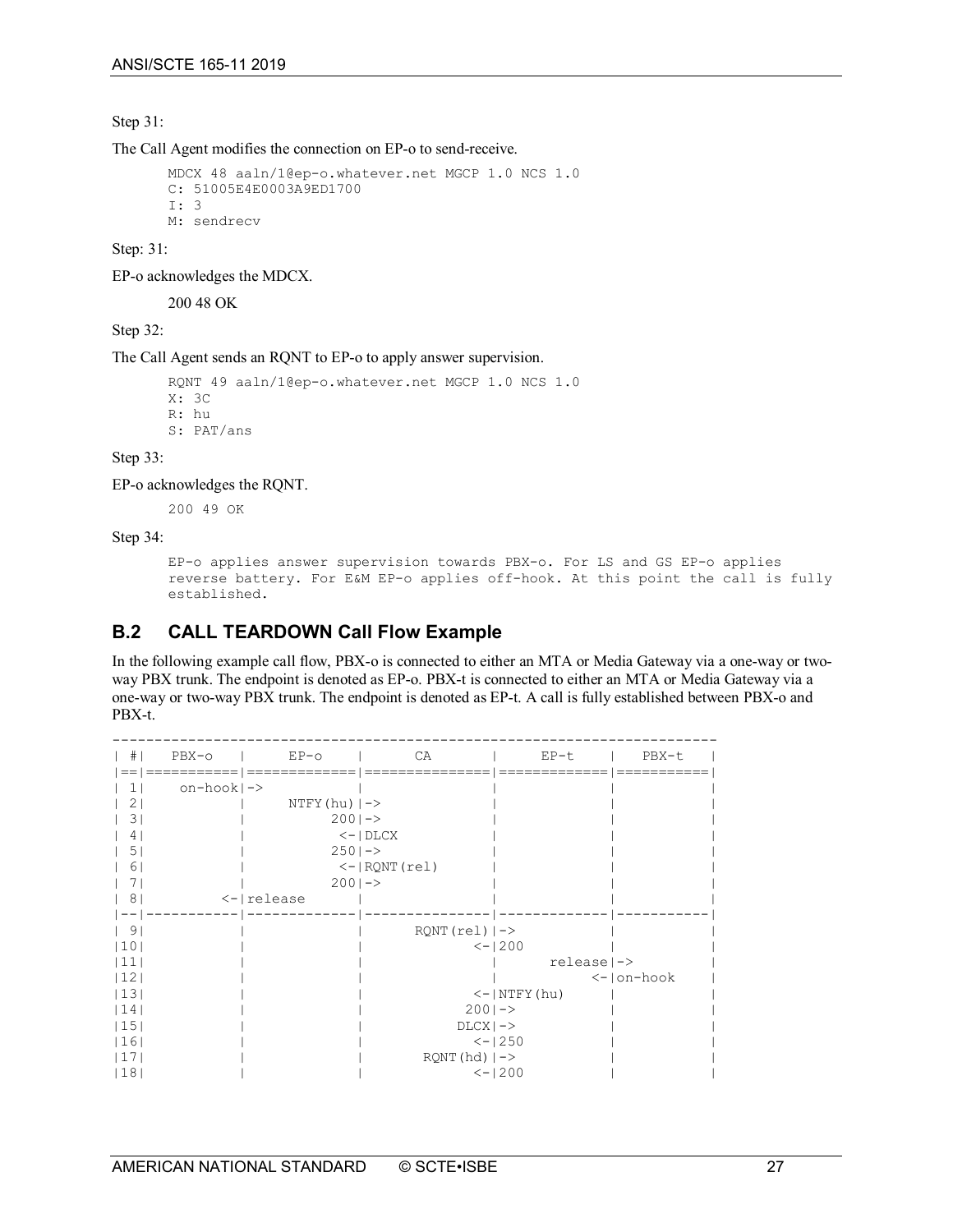Step 1:

PBX-o signals on-hook to EP-o. For DID normal battery is applied from PBX-o to signal on-hook.

Step 2:

EP-o notifies the on-hook event.

```
NTFY 10 aaln/1@ep-o.whatever.net MGCP 1.0 NCS 1.0
X: 3C
O: hu
```
Step 3:

The Call Agent acknowledges the NTFY.

200 10 OK

Step 4:

The Call Agent deletes the connection on EP-o.

```
DLCX 50 aaln/1@ep-o.whatever.net MGCP 1.0 NCS 1.0
C: 51005E4E0003A9ED1700
I: 3
```
Step 5:

EP-o acknowledges the DLCX.

```
250 50 OK
P: PS=110, OS=110, PR=110, OR=110, PL=0, JI=0, LA=0, PC/RCS=110, PC/ROS=110, 
PC/RPL=0, PC/RJI=0
```
Step 6:

The Call Agents sends an RQNT to EP-o to release the resources to PBX-o.

```
RQNT 51 aaln/1@ep-o.whatever.net MGCP 1.0 NCS 1.0
X: 3D
R: hd
S: PAT/rel
```
Note that the Call Agent may also use S: osi to signal call release.

Step 7:

EP-o acknowledges the RQNT.

200 51 OK

Step 8:

EP-o signals a release towards PBX-o to allow the PBX to release internal resources. For LS and GS normal battery is applied. For E&M and DID an on-hook signal is applied.

Step 9:

The Call Agent sends an RQNT to EP-t to release the call.

```
RQNT 52 aaln/1@ep-t.whatever.net MGCP 1.0 NCS 1.0
X: 3E
R: hu
S: PAT/rel
```
Note that the Call agent may also use S: osi to signal call release.

Step 10:

EP-t acknowledges the RQNT.

200 52 OK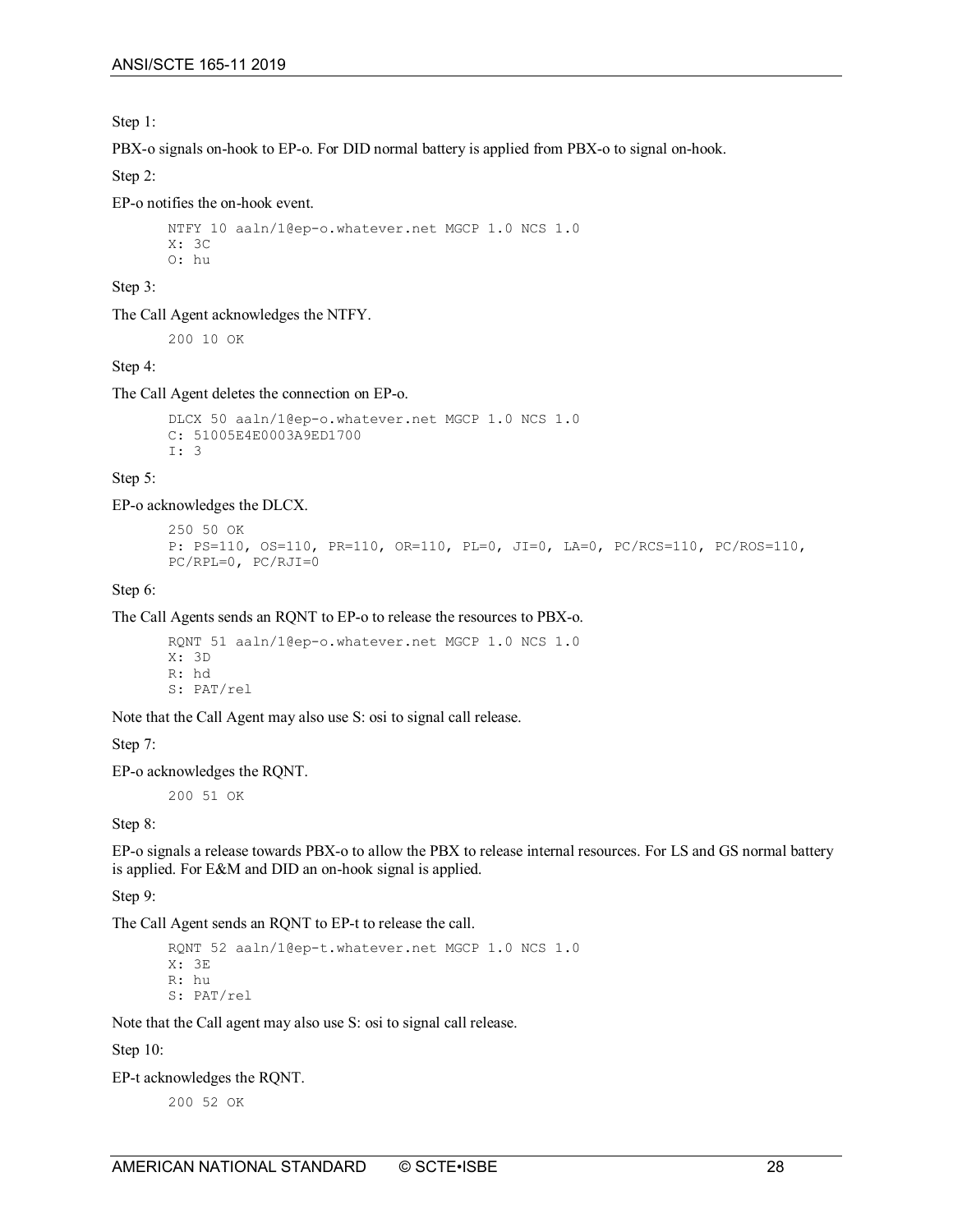Step 11:

EP-t signals a release towards PBX-t to indicate that the far end has disconnected. For LS and GS EP-t applies forward disconnect (OSI) for a default duration of 900 ms. For E&M and DID an on-hook signal is applied.

Step 12:

PBX-t signals on-hook. For DID normal battery is applied from PBX-t.

Step 13:

EP-t notifies the on-hook event to the Call Agent.

```
NTFY 11 aaln/1@ep-t.whatever.net MGCP 1.0 NCS 1.0
X: 3E
O: hu
```
#### Step 14:

The Call Agent acknowledges the NTFY.

200 11 OK

Step 15:

The Call Agent deletes the connection on EP-t.

```
DLCX 53 aaln/1@ep-t.whatever.net MGCP 1.0 NCS 1.0
C: 51005E4E0003A9ED1700
I: 4
```
#### Step 16:

EP-o acknowledges the DLCX.

```
250 53 OK
P: PS=110, OS=110, PR=110, OR=110, PL=0, JI=0, LA=0, PC/RCS=110, PC/ROS=110, 
PC/RPL=0, PC/RJI=0
```
Step 17:

The Call Agent sends an RQNT for off-hook.

#### Step 18:

```
RQNT 54 aaln/1@ep-o.whatever.net MGCP 1.0 NCS 1.0
X: 3F
R: hd
```
Step 19:

EP-t acknowledges the RQNT.

200 54 OK

## <span id="page-28-0"></span>**B.3 CALL BLOCK/RELEASE Call Flow Example – Network Initiated**

In the following example call flow, the PBX trunk between PBX-o and EP-o is blocked then later released by the Call Agent. The endpoint is on-hook and idle prior to being blocked. The call flow also shows an attempt by the Call Agent to setup a new call on EP-o while in the blocked state.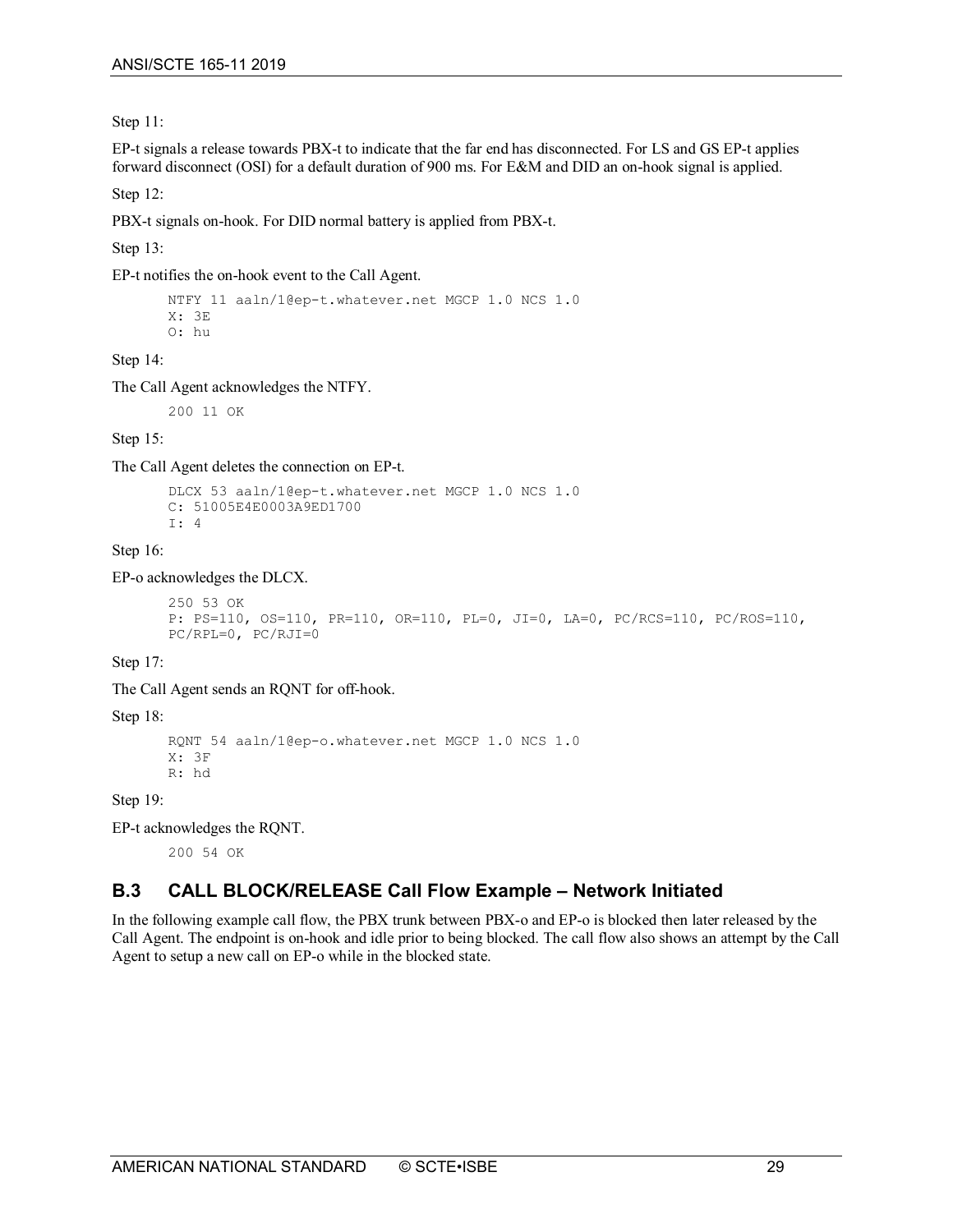| $\left  \quad \right $ | PBX-0 | $EP-O$                       | CA                                          | $EP-t$ | PBX-t |
|------------------------|-------|------------------------------|---------------------------------------------|--------|-------|
| $==$                   |       |                              | $\le -$   RONT (bl(+))                      |        |       |
|                        |       | $2001 - >$                   |                                             |        |       |
| $\left  \right $ 3     |       | $\leftarrow$  call block     |                                             |        |       |
| 4                      |       |                              | $\le -$  RQNT (sup, oc, of)                 |        |       |
| .5                     |       | $5131 - >$                   |                                             |        |       |
| 6                      |       |                              | $\le$ - $\vert$ AUEP(signals)               |        |       |
|                        |       | $200(S:b1(+))$ $\rightarrow$ |                                             |        |       |
|                        |       |                              |                                             |        |       |
| 8                      |       |                              | $\left\{ -   \text{RONT} (b1 (-)) \right\}$ |        |       |
| 9                      |       | $2001 - >$                   |                                             |        |       |
| 110                    |       | <- call_release              |                                             |        |       |

Step 1:

The Call Agent sends an RQNT to EP-o to block PBX-o from initiating further calls on the trunk.

```
RQNT 55 aaln/1@ep-o.whatever.net MGCP 1.0 NCS 1.0
X: 40
R: hd
S: PAT/bl(+)
```
Step 2:

EP-o acknowledges the RQNT.

200 55 OK

Step 3:

EP-o signals call block towards PBX-o. For LS and GS battery is removed by EP-o. For E&M a steady off-hook signal is applied. For DID the internal state of EP-o is set to "blocked" only.

Step 4:

The Call Agents attempts call setup by sending an RQNT with the PAT/sup signal.

```
RQNT 56 aaln/1@ep-o.whatever.net MGCP 1.0 NCS 1.0
X: 41
R: hd, PAT/oc, PAT/of
S: PAT/sup(5551212, 02/13/06/59, 5551313, "John Doe")
```
Step 5:

EP-o sends error code 513 to the Call Agent since the call setup can not be executed at this time.

513 56 Not Equipped to Apply Signal (Endpoint Blocked)

Step 6:

The Call Agent sends an EUEP to EP-o to audit active signals.

AUEP 57 aaln/1@ep-o.whatever.net MGCP 1.0 NCS 1.0 F: S

Step 7:

EP-o responds to the AUEP message indicating that the endpoint is blocked.

200 57 OK  $S:$  PAT/bl $(+)$ 

Step 8:

The Call Agents sends an RQNT to EP-o to release the blocked condition.

```
RQNT 58 aaln/1@ep-o.whatever.net MGCP 1.0 NCS 1.0
X: 42
```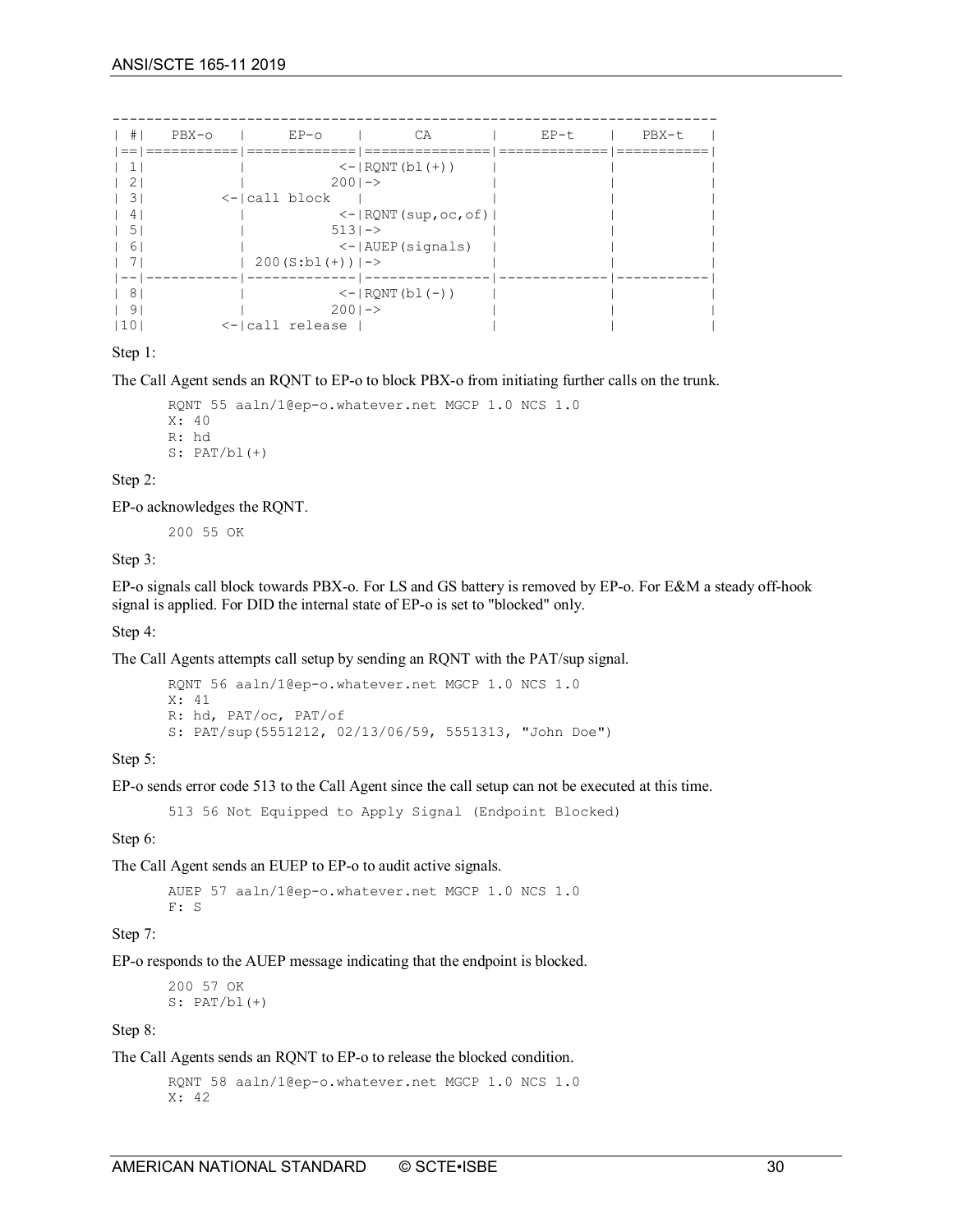R: hd  $S:$  PAT/bl $(-)$ 

Step 9:

EP-o acknowledges the RQNT.

200 58 OK

Step 10:

EP-o releases the blocked condition. For LS and GS EP-o applies battery. For E&M EP-o goes on-hook. For DID the internal state is changed to normal (from blocked).

## <span id="page-30-0"></span>**B.4 CALL BLOCK/RELEASE Call Flow Example – PBX Initiated**

In the following example call flow, the PBX trunk between PBX-o and EP-o is blocked then later released by the PBX. The endpoint is on-hook and idle prior to being blocked. The call flow also shows an attempt by the Call Agent to setup a new call on EP-o while in the blocked state.

| #              | $PBX - O$               | $EP-O$                           | CA                                      | EP-t | PBX-t |
|----------------|-------------------------|----------------------------------|-----------------------------------------|------|-------|
|                | $off-hook$  ->          |                                  |                                         |      |       |
| 2.             |                         | $NTFY(hd)$ $\vert$ $\rightarrow$ |                                         |      |       |
| 3.             |                         |                                  | $<-1200$                                |      |       |
|                |                         |                                  | $\leftarrow$   RQNT (dl, digits)        |      |       |
| 5.             |                         | $2001 - >$                       |                                         |      |       |
| 6              |                         | $\leftarrow$   start dial        |                                         |      |       |
|                | $7   (no digits)  ->$   |                                  |                                         |      |       |
| 8 <sup>1</sup> |                         | $NTFY$ (oc (dl)) $ ->$           |                                         |      |       |
| 9              |                         |                                  | $<-1200$                                |      |       |
| 10             |                         |                                  | $\le -$   RQNT (hu)                     |      |       |
| 11             |                         | $2001 - >$                       |                                         |      |       |
|                |                         |                                  |                                         |      |       |
| 12             |                         |                                  | $\le$ - $\vert$ RQNT(sup,oc,of) $\vert$ |      |       |
| 13             |                         | $4011 - >$                       |                                         |      |       |
| l 14           |                         |                                  | $\le -$   RQNT (hu)                     |      |       |
| 15             |                         | $2001 - >$                       |                                         |      |       |
|                |                         |                                  |                                         |      |       |
| 16             | $on-hook$ $\rightarrow$ |                                  |                                         |      |       |
| 17             |                         | $NTFY(hu)$   $->$                |                                         |      |       |
| 18             |                         |                                  | $<-1200$                                |      |       |
| 19             |                         |                                  | $\le$ - $ $ RQNT (hd)                   |      |       |
| 20             |                         | $200$  ->                        |                                         |      |       |

Step 1:

PBX-o signals off-hook to block the trunk from further calls. For DID battery is removed by PBX-o.

Step 2:

The off-hook event is notified to the Call Agent.

```
NTFY 12 aaln/1@ep-o.whatever.net MGCP 1.0 NCS 1.0
X: 42
O: hd
```
Step 3:

The Call Agent acknowledges the NTFY.

200 12 OK

Step 4:

The Call Agent sends an RQNT to play dial tone and request digits according to the supplied digit map.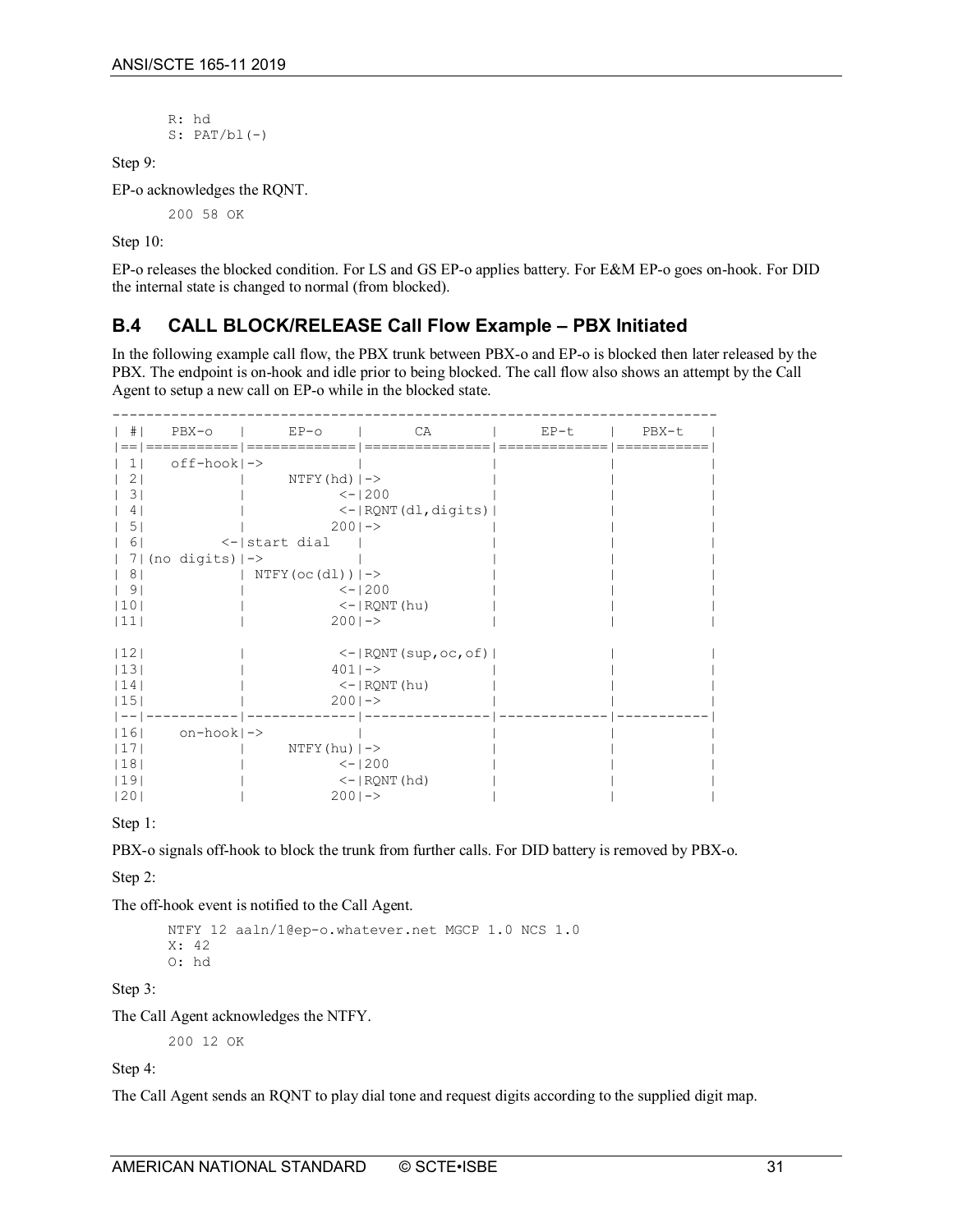```
RQNT 59 aaln/1@ep-o.whatever.net MGCP 1.0 NCS 1.0
X: 43
D: (xxxxxxx|x.[T]]R: hu, [0-9*#T](D)
S: dl
```
Step 5:

EP-o acknowledges the RQNT.

200 59 OK

Step 6:

EP-o applies the start of dialing signal. For LS and GS dial tone is applied. For E&M, start of dialing is signaled according to the start of dialing method configured. For wink start a 200 ms off-hook wink is applied towards the PBX. For delay start a 140 ms off-hook signal is generated. The dial tone requested in step 4 above is not applied, but a timer is set at this point based on the configuration for default dial tone timeout. An "operation complete" event is generated if digits are not detected in time.

Step 7:

No digits are detected in time as described in Step 6.

Step 8:

EP-o sends a NTFY to the Call Agent indicating that dial tone timed out.

```
NTFY 13 aaln/1@ep-o.whatever.net MGCP 1.0 NCS 1.0
X: 43
0: oc(d1)
```
Step 9:

The Call Agent acknowledges the NTFY.

200 13 OK

Step 10:

The Call Agent sends an RQNT to request notification of on-hook. At this point the endpoint is blocked from the perspective of the Call Agent.

```
RQNT 60 aaln/1@ep-o.whatever.net MGCP 1.0 NCS 1.0
X: 44
R: hu
```
Step 11:

EP-o acknowledges the RQNT.

200 60 OK

Step 12:

The Call Agents attempts call setup by sending an RQNT with the PAT/sup signal.

```
RQNT 61 aaln/1@ep-o.whatever.net MGCP 1.0 NCS 1.0
X: 45
R: PAT/oc, PAT/of
S: PAT/sup(5551212, 02/13/06/59, 5551313, "John Doe")
```
Step 13:

EP-o sends error code 401 to the Call Agent since the call setup can not be executed at this time.

401 61 Phone Already Off-hook

Step 14:

The Call Agent sends an RQNT to once again request notification of on-hook.